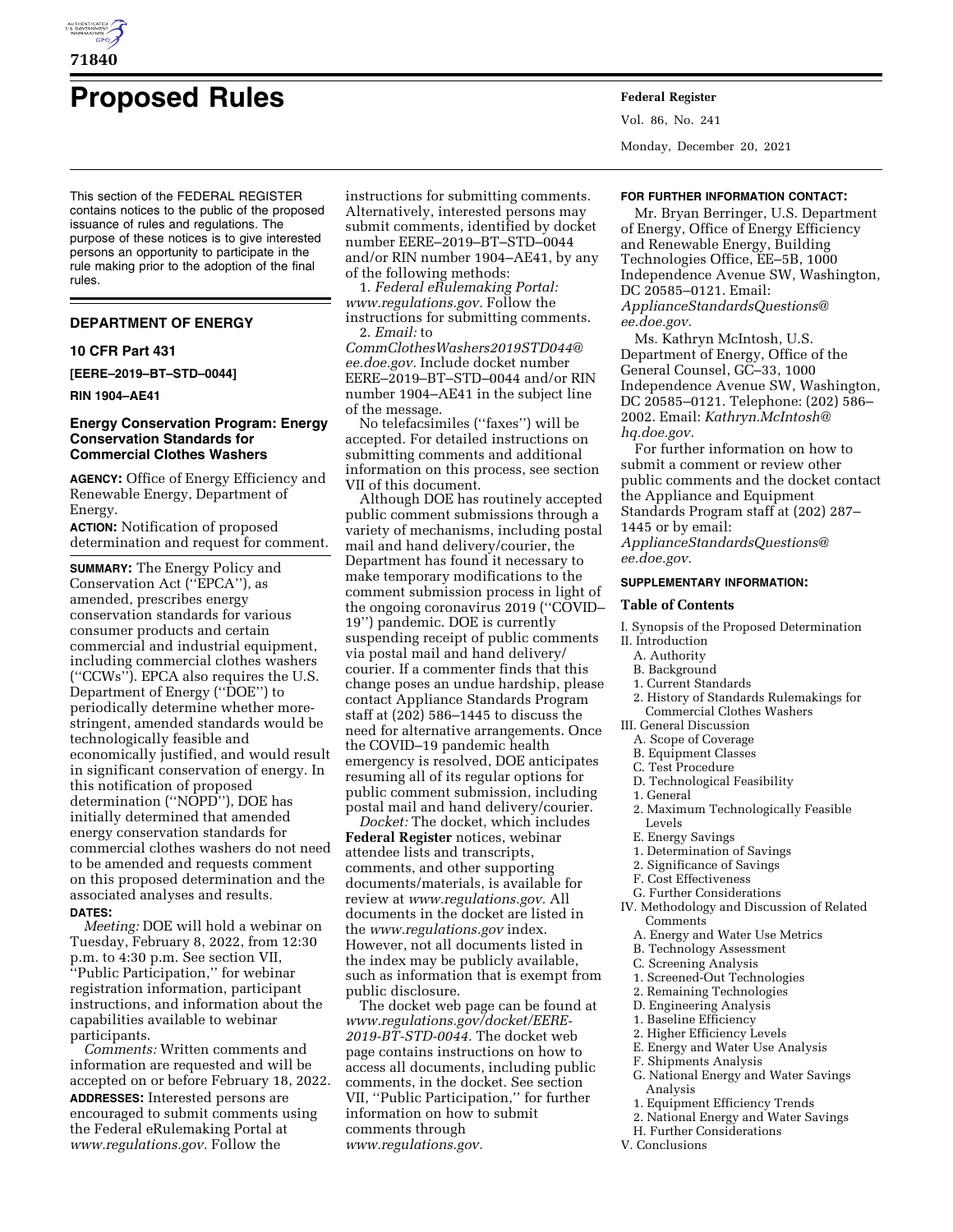- 
- A. General Comments From Interested Parties
- B. Technological Feasibility
- C. Significant Conservation of Energy D. Cost-Effectiveness
- E. Further Considerations
- F. Summary
- 
- VI. Procedural Issues and Regulatory Review A. Review Under Executive Order 12866
	- B. Review Under the Regulatory Flexibility
	- Act C. Review Under the Paperwork Reduction Act
	- D. Review Under the National Environmental Policy Act of 1969
	- E. Review Under Executive Order 13132
	- F. Review Under Executive Order 12988
	- G. Review Under the Unfunded Mandates Reform Act of 1995
	- H. Review Under the Treasury and General Government Appropriations Act, 1999
	- I. Review Under Executive Order 12630
	- J. Review Under the Treasury and General Government Appropriations Act, 2001
	- K. Review Under Executive Order 13211 L. Review Under the Information Quality
	- Bulletin for Peer Review
- VII. Public Participation
	- A. Participation in the Webinar
	- B. Procedure for Submitting Prepared General Statements for Distribution
	- C. Conduct of the Webinar
	- D. Submission of Comments
- E. Issues on Which DOE Seeks Comment VIII. Approval of the Office of the Secretary

# **I. Synopsis of the Proposed Determination**

Title III, Part C<sup>1</sup> of EPCA<sup>2</sup> established the Energy Conservation Program for Certain Industrial Equipment. (42 U.S.C. 6311–6317) Such equipment includes CCWs, the subject of this NOPD. (42 U.S.C. 6311(1)(H))

DOE is issuing this NOPD pursuant to the EPCA requirement that not later than 6 years after issuance of any final rule establishing or amending a standard, DOE must publish either a notification of determination that standards for the equipment do not need to be amended, or a notice of proposed rulemaking (''NOPR'') including new proposed energy conservation standards (proceeding to a final rule, as appropriate). (42 U.S.C. 6316(a); 42 U.S.C. 6295(m))

For this proposed determination, DOE analyzed CCWs subject to standards specified in 10 CFR 431.156(b).

DOE first analyzed the technological feasibility of more energy and water efficient CCWs. For those CCWs for which DOE determined higher standards to be technologically feasible, DOE estimated energy savings that would result from potential energy

conservation standards by using the same approach as when it conducts a national impacts analysis. DOE also considered the estimated impacts of amended energy conservation standards on manufacturers of CCWs. Based on the results of the analyses, summarized in section 0 of this document, DOE has tentatively determined that current standards for CCWs do not need to be amended.

# **II. Introduction**

The following section briefly discusses the statutory authority underlying this proposed determination, as well as some of the historical background relevant to the establishment of standards for CCWs.

### *A. Authority*

EPCA authorizes DOE to regulate the energy efficiency of a number of consumer products and certain industrial equipment. Title III, Part C of EPCA (42 U.S.C. 6311–6317, as codified), added by Public Law 95–619, Title IV, section 441(a), established the Energy Conservation Program for Certain Industrial Equipment, which sets forth a variety of provisions designed to improve energy efficiency. This equipment includes CCWs, the subject of this document. (42 U.S.C. 6311(1)(H)) EPCA prescribed initial standards for this equipment and directed DOE to conduct additional cycles of rulemakings to determine whether the established standards should be amended. (42 U.S.C. 6313(e))

The energy conservation program under EPCA consists essentially of four parts: (1) Testing, (2) labeling, (3) the establishment of Federal energy conservation standards, and (4) certification and enforcement procedures. Relevant provisions of EPCA include definitions (42 U.S.C. 6311), test procedures (42 U.S.C. 6314), labeling provisions (42 U.S.C. 6315), energy conservation standards (42 U.S.C. 6313), and the authority to require information and reports from manufacturers (42 U.S.C. 6316).

Subject to certain criteria and conditions, DOE is required to develop test procedures to measure the energy efficiency, energy use, or estimated annual operating cost of covered equipment. (42 U.S.C. 6316(a); 42 U.S.C. 6295(o)(3)(A) and 42 U.S.C. 6295(r)) Manufacturers of covered equipment must use the Federal test procedures as the basis for: (1) Certifying to DOE that their equipment complies with the applicable energy conservation standards adopted pursuant to EPCA (42 U.S.C. 6316(a); 42 U.S.C. 6295(s)), and (2) making representations about the

efficiency of that equipment (42 U.S.C. 6314(d)). Similarly, DOE must use these test procedures to determine whether the equipment complies with relevant standards promulgated under EPCA. (42 U.S.C. 6316(a); 42 U.S.C. 6295(s)) With respect to CCWs, EPCA requires that the test procedure for CCWs be the same as the test procedures established by DOE for residential clothes washers (''RCWs''). (42 U.S.C. 6314(a)(8)) Those test procedures appear at title 10 of the Code of Federal Regulations (''CFR'') part 430 subpart B appendix J2, *Uniform Test Method for Measuring the Energy Consumption of Automatic and Semiautomatic Clothes Washers* (''appendix J2'').

Federal energy conservation requirements generally supersede State laws or regulations concerning energy conservation testing, labeling, and standards. (42 U.S.C. 6316(a) and 42 U.S.C. 6316(b); 42 U.S.C. 6297) DOE may, however, grant waivers of Federal preemption for particular State laws or regulations, in accordance with the procedures and other provisions set forth under EPCA. (*See* 42 U.S.C. 6316(a) (applying the preemption waiver provisions of 42 U.S.C. 6297))

DOE must periodically review its already established energy conservation standards for covered equipment no later than 6 years from the issuance of a final rule establishing or amending a standard for covered equipment. (42 U.S.C. 6316(a); 42 U.S.C. 6295(m)) This 6-year look-back provision requires that DOE publish either a determination that standards do not need to be amended or a NOPR, including new proposed standards (proceeding to a final rule, as appropriate). (42 U.S.C. 6316(a); 42 U.S.C. 6295(m)(1)) EPCA further provides that, not later than 3 years after the issuance of a final determination not to amend standards, DOE must publish either a notification of determination that standards for the equipment do not need to be amended, or a NOPR including new proposed energy conservation standards (proceeding to a final rule, as appropriate). (42 U.S.C. 6316(a); 42 U.S.C. 6295(m)(3)(B)) DOE must make the analysis on which a determination is based publicly available and provide an opportunity for written comment. (42 U.S.C. 6316(a); 42 U.S.C. 6295(m)(2))

A determination under the 6-year look-back provision that amended standards are not needed must be based on consideration of whether amended standards will result in significant conservation of energy, are technologically feasible, and are cost effective. (42 U.S.C. 6316(a); 42 U.S.C. 6295(m)(1)(A) and 42 U.S.C. 6295(n)(2))

<sup>1</sup>For editorial reasons, upon codification in the U.S. Code, Part C was redesignated Part A–1.

<sup>2</sup>All references to EPCA in this document refer to the statute as amended through the Energy Act of 2020, Public Law 116–260 (Dec. 27, 2020).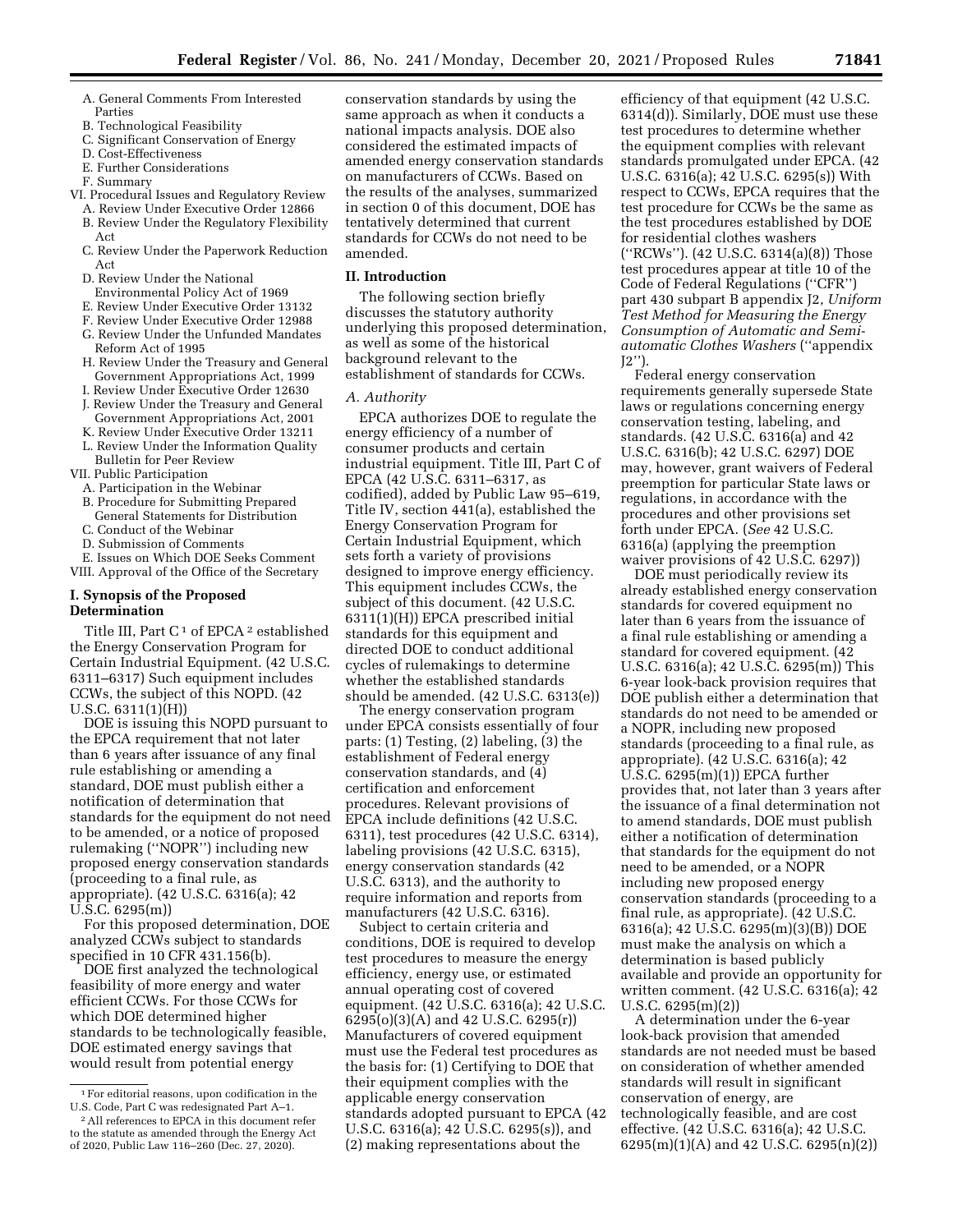Under 42 U.S.C. 6295(o)(2)(B)(i)(II), an evaluation of cost-effectiveness requires DOE to consider savings in operating costs throughout the estimated average life of the covered equipment in the type (or class) compared to any increase in the price, initial charges, or maintenance expenses for the covered equipment that are likely to result from the standard. (42 U.S.C. 6316(a); 42 U.S.C. 6295(n)(2) and 42 U.S.C. 6295(o)(2)(B)(i)(II))

A NOPR proposing new or amended standards, must be based on the criteria established under 42 U.S.C. 6295(o). (42 U.S.C. 6316(a); 42 U.S.C. 6295(m)(1)(B)) The criteria at 42 U.S.C. 6295(o) require that standards be designed to achieve the maximum improvement in energy efficiency, which the Secretary determines is technologically feasible and economically justified, and must result in significant conservation of energy. (42 U.S.C. 6295(o)(2)(A) and 42 U.S.C. 6295(o)(3)(B)) In deciding whether a proposed standard is economically justified, DOE must

determine, after receiving public comment, whether the benefits of the standard exceed its burdens. (42 U.S.C.  $6295(o)(2)(B)(i))$  DOE must make this determination after receiving comments on the proposed standard, and by considering, to the greatest extent practicable, the following seven statutory factors:

(1) The economic impact of the standard on manufacturers and consumers of the products subject to the standard;

(2) The savings in operating costs throughout the estimated average life of the covered products in the type (or class) compared to any increase in the price, initial charges, or maintenance expenses for the covered products that are likely to result from the standard;

(3) The total projected amount of energy (or as applicable, water) savings likely to result directly from the standard;

(4) Any lessening of the utility or the performance of the covered products likely to result from the standard;

(5) The impact of any lessening of competition, as determined in writing by the Attorney General, that is likely to result from the standard;

(6) The need for national energy and water conservation; and

(7) Other factors the Secretary of Energy (Secretary) considers relevant.

#### $(42 \text{ U.S.C. } 6295(o)(2)(B)(i)(I)–(VII))$

DOE is publishing this NOPD in satisfaction of the 6-year review requirement in EPCA.

# *B. Background*

### 1. Current Standards

On December 15, 2014, DOE published a final rule (''December 2014 Final Rule'') to amend the standards for CCWs manufactured on or after January 1, 2018. 79 FR 74492. These standards are currently applicable and are codified in 10 CFR 431.156(b) and repeated in Table II.1.

TABLE II.1—FEDERAL ENERGY CONSERVATION STANDARDS FOR COMMERCIAL CLOTHES WASHERS MANUFACTURED ON OR AFTER JANUARY 1, 2018

| Equipment class | Minimum modified<br>energy factor<br>("MEF. <sub>12</sub> ")<br>(cubic feet ("ft <sup>3"</sup> )/kilo-<br>watt-hour ("kWh")/cycle) | Maximum integrated<br>water factor<br>("IWF")<br>(gallons ("gal")/ft <sup>3</sup> /cycle) |
|-----------------|------------------------------------------------------------------------------------------------------------------------------------|-------------------------------------------------------------------------------------------|
| Front-Loading   | .35<br>2.00                                                                                                                        | 8.8<br>4.1                                                                                |

2. History of Standards Rulemakings for Commercial Clothes Washers

As described in section II.A of this document, EPCA established standards for CCWs 3 and directed DOE to conduct two rulemakings to determine whether the established standards should be amended. (42 U.S.C. 6313(e)) DOE completed the first of these rulemakings by publishing a final rule on January 8,

2010 that amended energy conservation standards for CCWs manufactured on or after January 8, 2013. 75 FR 1122. DOE's most recent energy and water conservation standards for CCWs were published in the December 2014 Final Rule, which applied to CCWs manufactured on or after January 1, 2018. 79 FR 74492.

In support of the present review of the CCW energy conservation standards,

DOE published a request for information (''RFI'') on July 24, 2020 (''July 2020 RFI''), which identified various issues on which DOE sought comment to inform its determination of whether the standards for CCWs need to be amended. 85 FR 44795.

DOE received comments in response to the July 2020 RFI from the interested parties listed in Table II.

# TABLE II.2—WRITTEN COMMENTS RECEIVED IN RESPONSE TO JULY 2020 RFI

| Organization(s)                                                                                                                                                                                              | Reference in this NOPD                                              | Organization type                                                    |
|--------------------------------------------------------------------------------------------------------------------------------------------------------------------------------------------------------------|---------------------------------------------------------------------|----------------------------------------------------------------------|
| Appliance Standards Awareness Project, Alliance for Water Efficiency, American Coun-<br>cil for an Energy-Efficient Economy, Natural Resources Defense Council, Northwest<br>Power and Conservation Council. | Whirlpool<br>Joint Commenters                                       | Manufacturer.<br><b>Efficiency Organizations.</b>                    |
| Association of Home Appliance Manufacturers and Coin Laundry Association<br>Pacific Gas and Electric Company, Southern California Edison, San Diego Gas & Elec-<br>tric Company.                             | AHAM and CLA<br>California Investor-Owned<br>Utilities ("CA IOUs"). | Industry Associations.<br>Manufacturer.<br>Investor-Owned Utilities. |
|                                                                                                                                                                                                              | └ NEEA …………………………                                                   | Efficiency Organization.                                             |

<sup>3</sup>EPCA prescribed that CCWs manufactured on or after January 1, 2007, shall have a Modified Energy

Factor of at least 1.26 and a Water Factor of no more than 9.5. (42 U.S.C. 6313(e)(1))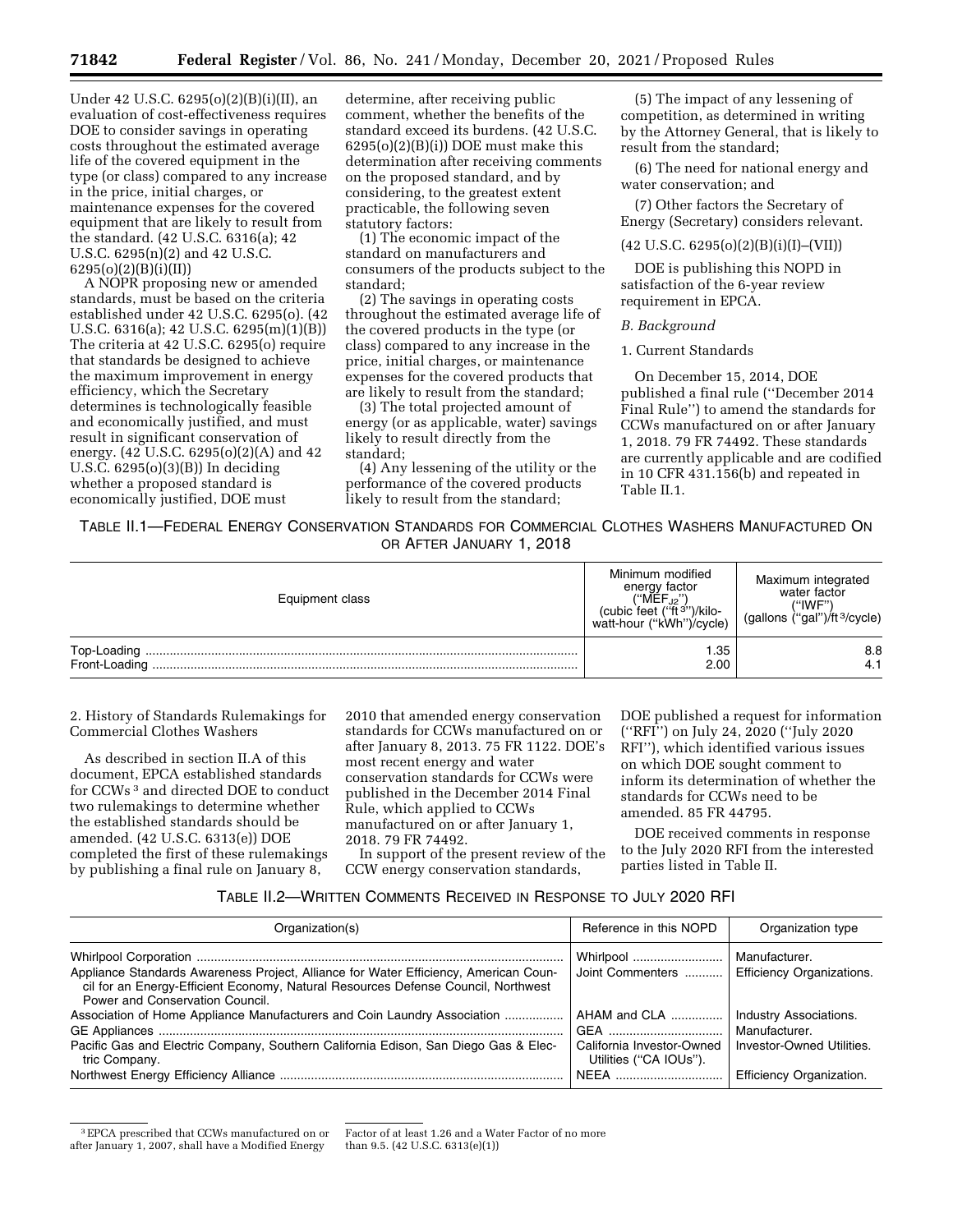a comment quotation or paraphrase provides the location of the item in the public record.4

#### **III. General Discussion**

DOE developed this proposed determination after considering comments, data, and information from interested parties that represent a variety of interests. This document addresses issues raised by these commenters.

For this NOPD, DOE evaluated whether amended standards are needed based on the whether such standards would result in significant conservation of energy, are technologically feasible, and are cost effective, as directed by EPCA. (42 U.S.C. 6316(a); 42 U.S.C. 6295(m)(1)(A) and 42 U.S.C. 6295(n)(2)) Additionally, DOE considered whether such standards would be economically justified according to the statutory factors established in EPCA. (42 U.S.C. 6316(a); 42 U.S.C. 6295(o)(2)(B)(i)(I)– (VII)) The results from this evaluation, discussed in section 0 of this document, provide the basis for DOE's initial determination that energy conservation standards for CCWs do not need to be amended.

### *A. Scope of Coverage*

This NOPD covers CCWs as defined by EPCA and codified by DOE at 10 CFR 431.152. ''Commercial clothes washer'' is defined as a soft-mounted<sup>5</sup> frontloading or soft-mounted top-loading clothes washer that: (1) Has a clothes container compartment that (i) For horizontal-axis clothes washers, is not more than 3.5 cubic feet; and (ii) For vertical-axis clothes washers, is not more than 4.0 cubic feet; and (2) Is designed for use in (i) Applications in which the occupants of more than one household will be using the clothes washer, such as multi-family housing common areas and coin laundries; or (ii) Other commercial applications. 10 CFR 431.152. (*See also* 42 U.S.C. 6311(21))

NEEA and the CA IOUs recommended that DOE expand its scope of coverage to include larger CCWs with up to 8.0 ft<sup>3</sup> capacity. (NEEA, No. 8 at pp. 9–10; CA IOUs, No. 7 at pp. 1–2) NEEA stated that larger-capacity clothes washers (both soft-mount and hard-mount) are often employed in laundromats and

A parenthetical reference at the end of multi-family buildings. (NEEA, No. 8 at p. 9) The CA IOUs cited data from the 2013–2019 CLA Annual Industry Surveys and concluded, based on the surveys, that laundromats are continuing a multi-year trend toward higher-capacity machines.<sup>6</sup> (CA IOUs, No. 7 at pp. 1–2) NEEA cited data from the CLA Annual Industry Survey published in 2019 (''2019 CLA Industry Survey'') indicating that 47 percent of clothes washers in laundromats have tub volumes larger than the capacity limits defined by DOE. (NEEA, No. 8 at p. 9) NEEA stated that these larger equipment enable consumers to wash larger loads and bulky items that do not fit into smaller machines. *Id.* NEEA estimated that expanding the scope of coverage up to 8 ft<sup>3</sup> could save  $0.3$  quads of energy. *Id.* at p. 10. NEEA stated that the DOE test procedure could address larger CCWs because DOE already has granted test procedure waivers for RCWs with up to 8.0 ft3 capacity. *Id.* 

NEEA and the CA IOUs also noted that the U.S. Environmental Protection Agency (''EPA'') includes larger CCWs in the ENERGY STAR Program. (NEEA, No. 8 at p. 10; CA IOUs, No. 7 at p. 2) NEEA asserted that covering largercapacity clothes washers would provide equal treatment for all manufacturers, since businesses consider clothes washers of varying capacities for laundromats or multi-family housing, and some machines (*i.e.,* smallercapacity models) are subject to standards, while others (*i.e.,* largercapacity models) are not. (NEEA, No. 8 at p. 10) NEEA further cited the 2019 CLA Industry Survey and stated that 60 percent of laundromat owners list utility costs as one of the largest problems they face in their business. *Id.* 

As noted, the EPCA definition for CCWs specifies that front-loading CCWs are no larger than  $3.5 \text{ ft}^3$  and top-loading CCWs are no larger than 4.0 ft3. Expansion of coverage beyond the statutorily-defined capacity limits is outside the scope of this proposed determination.

#### *B. Equipment Classes*

When evaluating and establishing energy conservation standards, DOE divides covered equipment into equipment classes by the type of energy used or by capacity or other performance-related features that justify differing standards. In making a determination whether a performancerelated feature justifies a different standard, DOE must consider such

factors as the utility of the feature to the consumer and other factors DOE determines are appropriate. (42 U.S.C. 6316(a); 42 U.S.C. 6295(q))

For CCWs, the current energy conservation standards specified in 10 CFR 431.156 are based on two equipment classes delineated according to the axis of loading: Top-loading and front-loading.

In the December 2014 Final Rule, DOE determined specifically that the ''axis of loading'' constituted a feature that justified separate equipment classes for top-loading and front-loading CCWs, and that ''the longer average cycle time of front-loading machines warrants consideration of separate equipment classes.'' 79 FR 74492, 74498. DOE stated that a split in preference between top-loading and front-loading CCWs would not indicate consumer indifference to the axis of loading, but rather that a certain percentage of the market expresses a preference for (*i.e.,*  derives utility from) the top-loading configuration. 79 FR 74492, 74498– 74499. DOE further noted that the separation of CCW equipment classes by location of access is similar in nature to the equipment classes for residential refrigerator-freezers, which include separate product classes based on the access of location of the freezer compartment (*e.g.,* top-mounted, sidemounted, and bottom-mounted), and for which the location of the freezer compartment provides no additional performance-related utility other than consumer preference. 79 FR 74492, 74499. In other words, the location of access itself provides a distinct consumer utility. *Id.* 

In response to the June 2020 RFI, DOE received several comments regarding the CCW equipment classes.

The CA IOUs urged DOE to consider combining the top-loading and frontloading equipment classes for CCWs. (CA IOUs, No. 7 at pp. 5–6) The CA IOUs stated that the existence of separate equipment classes for top and front-loading CCWs prevents DOE from setting the most efficient energy and water standards possible—noting that standards for top-loading CCWs are less stringent than standards for frontloading CCWs. *Id.* In support of its assertion, the CA IOUs cited the 2013– 2019 CLA Annual Industry Surveys that indicates that the CCW market is following a multi-year trend away from top-loading CCWs. *Id.* The CA IOUs also commented that a manufacturer had expressed support for the consolidation of RCW product classes in comments submitted in response to an RFI

<sup>4</sup>The parenthetical reference provides a reference for information located in the docket. (Docket No. EERE–2019–BT–STD–0044, which is maintained at *[www.regulations.gov/docket/EERE-2019-BT-STD-](http://www.regulations.gov/docket/EERE-2019-BT-STD-0044)[0044](http://www.regulations.gov/docket/EERE-2019-BT-STD-0044)*). The references are arranged as follows: (Commenter name, comment docket ID number, page of that document).

<sup>5</sup> ''Soft-mounted'' is a term used by industry to mean not required to be bolted to a steel or concrete slab.

<sup>6</sup> 2013–2019 Annual Industry Surveys. *Coin Laundry Association.* More information available to members at: *[www.coinlaundry.org/.](http://www.coinlaundry.org/)*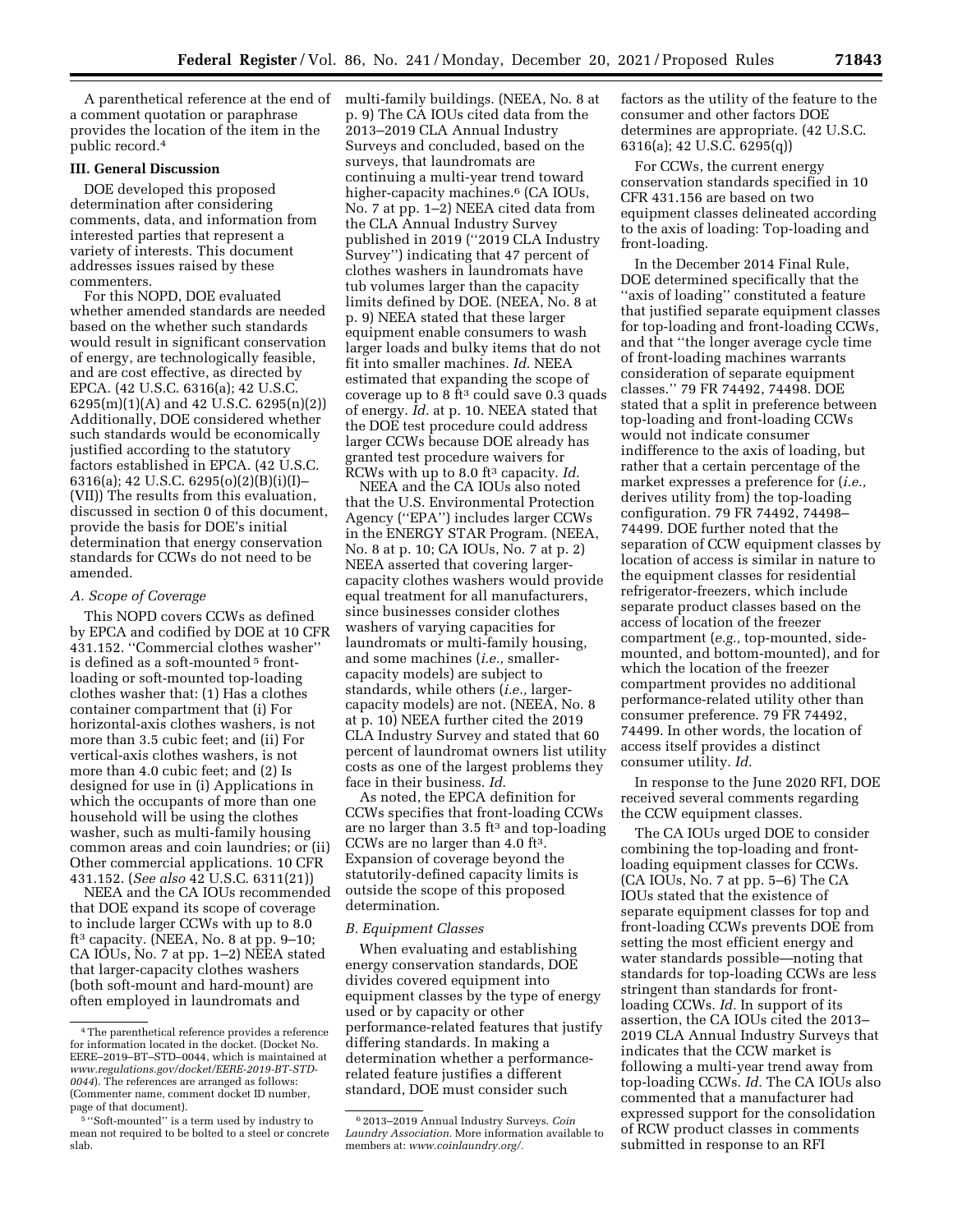published August 2, 2019.7 *Id.* The CA IOUs noted that the most recent ENERGY STAR Clothes Washer Specification consolidated requirements for top-loading and front-loading CCWs. Id. The CA IOUs also commented that, although DOE concluded in the December 2014 Final Rule that method of loading is a feature that provides distinct customer utility, benefits such as faster cycle time and lower first cost have become less differentiated between top-loading and front-loading CCWs. *Id.*  The CA IOUs stated that method of loading alone is insufficient to justify a separate, lower standard under EPCA, and recommend that DOE reconsider consolidating classes. *Id.* 

The Joint Commenters recommended that DOE eliminate the equipment class distinctions for top-loading and frontloading CCWs, stating that evaluating potential amended standards for a single, consolidated equipment class would allow for achieving greater savings. (Joint Commenters, No. 4 at p. 3) The Joint Commenters asserted that method of loading provides a distinct utility for purchasers of such equipment. *Id.* 

DOE disagrees with the CA IOUs that a trend in decreasing top-loading versus front-loading sales indicates that the equipment classes should be combined. Rather, the continued availability and purchase of top-loading CCWs indicates that a portion of the market continues to express a preference for (*i.e.,* derives utility from) the top-loading configuration.

In response to the CA IOUs' comment that differences in cycle time and first cost between the two equipment classes have become smaller, DOE acknowledges, as in the December 2014 Final Rule, that differences in cycle times between top-loading and frontloading CCWs have diminished due to improvements in front-loading technology, and that as technology has progressed, cycle time has become a less meaningful differentiator between CCW equipment classes. 79 FR 74492, 74499. Furthermore, DOE does not separate equipment classes based on upfront costs that anyone, including the consumer, laundromat owner, or manufacturer, may bear. *Id.* at 79 FR 74498.

In response to the CA IOUs' and Joint Commenters' comments that method of loading alone does not provide a distinct utility and is insufficient to justify a separate standard, DOE

reiterates its determination from the December 2014 Final Rule that method of loading provides specific utility that warrants separate equipment classes. 79 FR 74492, 74498–74499. DOE further reiterates its statement from the December 2014 Final Rule that it views utility as an aspect of the product (or equipment, in the case of CCWs) that is accessible to the layperson and is based on user operation, rather than performing a theoretical function. *Id.*  DOE determines consumer utility on a case-by-case basis and determines what value a product (or equipment) could have based on the consumer base and the associated technology. *Id.* For example, front-loading CCWs are stackable 8 and can be useful in a concentrated laundromat or multifamily housing setting. *Id.* On the other hand, top-loading CCWs provide the utility of adding clothes during the wash cycle. *Id.* 

DOE further reiterates that within each established equipment class, DOE has set the standard level at a level that achieves the maximum improvement in energy efficiency that the Secretary determined was technologically feasible and economically justified, as required by EPCA. *Id.* at 79 FR 74536. (42 U.S.C. 6316(a); 42 U.S.C. 6295(o)(2)(A))

Finally, DOE notes that the EPCA criteria for establishing equipment classes do not apply to the ENERGY STAR program and that the ENERGY STAR equipment classes and qualification levels are established by EPA in a separate process that provides opportunities for stakeholder input.9

In this NOPD, DOE preliminarily maintains its conclusions from the December 2014 Final Rule that the method of loading is a feature that provides distinct consumer utility that justifies separate equipment classes under EPCA. (42 U.S.C. 6316(a); 42 U.S.C. 6295(q)) This NOPD analysis maintains separate equipment classes for top-loading and front-loading CCWs.

#### *C. Test Procedure*

EPCA sets forth generally applicable criteria and procedures for DOE's adoption and amendment of test procedures. (42 U.S.C. 6314(a)) Manufacturers of covered equipment must use these test procedures to certify to DOE that their equipment complies with energy conservation standards and

to quantify the efficiency of their equipment. (42 U.S.C. 6316(a); 42 U.S.C. 6295(s); and 42 U.S.C. 6314(d))

As stated, EPCA requires that the test procedures for CCWs must be the same as the test procedures for RCWs. (42 U.S.C. 6314(a)(8)) Accordingly, DOE specifies at 10 CFR 431.154 that the test procedures for clothes washers at appendix J2 must be used to determine compliance with the standards for CCWs codified at 10 CFR 431.156(b).10 Appendix J2 includes provisions for determining the modified energy factor  $("MEF_{J2}"')$ <sup>11</sup> in ft<sup>3</sup>/kWh/cycle and the integrated water factor (''IWF'') in gal/ cycle/ft3. CCWs manufactured on or after January 1, 2018 must meet current standards, which are based on  $MEF_{J2}$ and IWF as determined using appendix J2. 10 CFR 431.154 and 10 CFR 431.156(b).

NEEA encouraged DOE to update CCW standards based on expected test procedure updates. (NEEA, No. 8 at pp. 7–8) NEEA referenced comments from its own organization as well as other interested parties that have previously been submitted to DOE in response to a residential and commercial clothes washer test procedure RFI published on May 22, 2020 (''May 2020 TP RFI''): 12 A suggestion to incorporate a measure of cleaning performance in the test procedure; various changes to reduce test burden and increase representativeness; and a recommendation to consider an alternative energy metric. *Id.* NEEA further commented that changes to the CCW test procedure may warrant changes to the CCW standards. *Id.* 

The Joint Commenters recommended that DOE's evaluation of potential CCW standards changes be based on an amended test procedure that better reflects real-world use. (Joint Commenters, No. 4 at p. 3) The Joint Commenters referenced their comments provided in response to the May 2020 TP RFI, which provided suggestions such as changing the Warm Wash/Cold Rinse temperature selection method, capturing the impact of cycle modifiers on energy and water use, and specifying

<sup>7</sup> 84 FR 37794. The CA IOUs referenced comment number 12 on that rulemaking, which can be found at *[www.regulations.gov/docket/EERE-2017-BT-STD-](http://www.regulations.gov/docket/EERE-2017-BT-STD-0014)[0014.](http://www.regulations.gov/docket/EERE-2017-BT-STD-0014)* 

<sup>8</sup> In this context, ''stackable'' refers to the ability to stack a clothes dryer on top of a front-loading CCW, which conserves space inside a laundromat or multi-family housing laundry facility.

<sup>9</sup> Information on participation in the ENERGY STAR program for CCWs is available at *[www.energystar.gov/products/commercial](http://www.energystar.gov/products/commercial_clothes_washers/partners)*\_*clothes*\_ *[washers/partners.](http://www.energystar.gov/products/commercial_clothes_washers/partners)* 

<sup>10</sup> 10 CFR 431.154 also specifies that test procedures for clothes washers in appendix J1 to subpart B of part 430 (''appendix J1'') must be used to test CCWs to determine compliance with the energy conservation standards at 10 CFR 431.156(a). These standards were applicable to CCWs manufactured on or after January 8, 2013, and before January 1, 2018.

<sup>11</sup>Section 4.5 of appendix J2 defines the modified energy factor abbreviation as ''MEF.'' DOE defines the abbreviation " $MEF_{J2}$ " at 10 CFR 431.152 to mean the modified energy factor as determined in section 4.5 of appendix J2.

<sup>&</sup>lt;sup>12</sup>The May 2020 TP RFI is available online at *[www.regulations.gov/docket/EERE-2016-BT-TP-](http://www.regulations.gov/docket/EERE-2016-BT-TP-0011)[0011.](http://www.regulations.gov/docket/EERE-2016-BT-TP-0011)*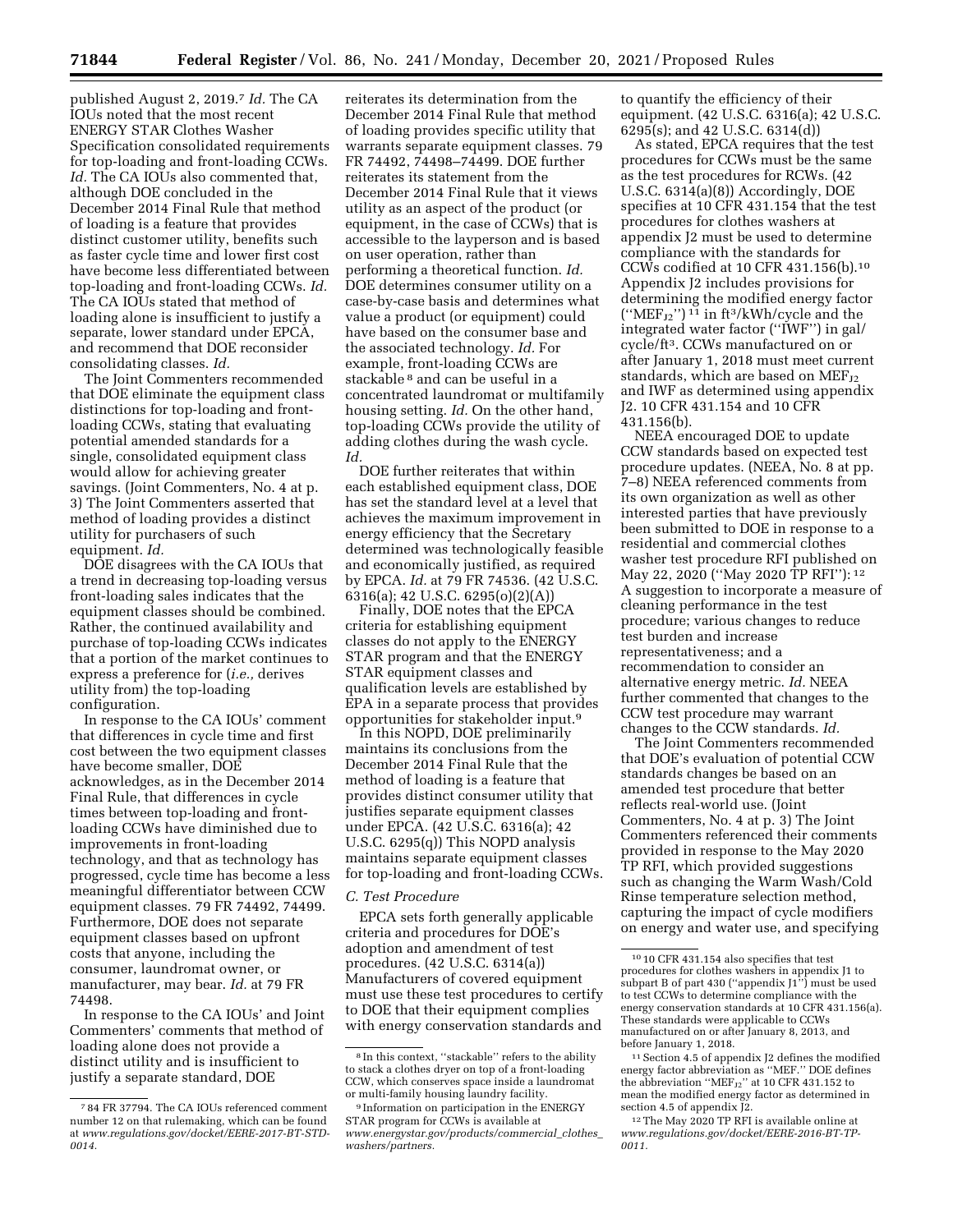an average load size independent of capacity.13 Additionally, the Joint Commenters commented that the test procedure is likely significantly underestimating drying energy for many clothes washers by providing what the Joint Commenters assert is an unrepresentative measurement of remaining moisture content (''RMC''). (Joint Commenters, No. 4 at p. 3)

DOE published a test procedure NOPR on September 1, 2021 (''September 2021 TP NOPR'') in which it responded to comments received in response to the May 2020 TP RFI, including the comments cited previously by NEEA and the Joint Commenters. 86 FR 49140. In the September 2021 TP NOPR, DOE has proposed amendments to the current appendix J2 test procedure as well as introduced a new test procedure that would be codified at appendix J to 10 CFR part 430 subpart B (''appendix J''), if finalized, and would be used for future evaluation of updated efficiency standards.

As discussed, EPCA requires that the test procedures for CCWs be the same as the test procedures established by DOE for RCWs. 42 U.S.C. 6314(a)(8). Use of appendix J2 is currently required for any representations of energy or water consumption of RCWs, including demonstrating compliance with the currently applicable energy conservation standards. Accordingly, DOE conducted the analysis presented in this document for CCWs based on energy and water use as measuring using appendix J2.

# *D. Technological Feasibility*

# 1. General

In evaluating potential amendments to energy conservation standards, DOE conducts a screening analysis based on information gathered on all current technology options and prototype designs that could improve the efficiency of the products or equipment that are the subject of the determination. As the first step in such an analysis, DOE develops a list of technology options for consideration in consultation with manufacturers, design engineers, and other interested parties. DOE then determines which of those means for improving efficiency are technologically feasible. DOE considers technologies incorporated in commercially available equipment or in working prototypes to be technologically feasible. 10 CFR 431.4;

sections  $6(c)(3)(i)$  and  $7(b)(1)$  of appendix A to 10 CFR part 430 subpart C (''Process Rule'').

After DOE has determined that particular technology options are technologically feasible, it further evaluates each technology option in light of the following additional screening criteria: (1) Practicability to manufacture, install, and service; (2) adverse impacts on equipment utility or availability; (3) adverse impacts on health or safety; and (4) unique-pathway proprietary technologies. 10 CFR 431.4; sections  $6(c)(3)(ii)$ –(v) and  $7(b)(2)$ –(5) of the Process Rule. Section IV.C of this document discusses the results of the screening analysis for CCWs, particularly the designs DOE considered, those it screened out, and those that are the basis for the higher efficiency levels considered in this proposed determination.

2. Maximum Technologically Feasible Levels

EPCA requires that in proposing an amended or new energy conservation standard, or proposing no amendment or no new standard for a type (or class) of covered equipment, DOE must determine the maximum improvement in energy efficiency or maximum reduction in energy use that is technologically feasible for each type (or class) of covered equipment. (42 U.S.C. 6316(a); 42 U.S.C. 6295(p)(1)) Accordingly, DOE conducts an engineering analysis, through which it determines the maximum technologically feasible (''max-tech'') improvements in energy efficiency, using the design parameters for the most efficient equipment available on the market or in working prototypes. The max-tech levels that DOE determined for this analysis are described in section IV.D of this document.

### *E. Energy Savings*

### 1. Determination of Savings

For each efficiency level (''EL'') evaluated, DOE projects energy savings from application of the EL to the equipment purchased in the 30-year period that begins in the assumed year of compliance with the potential standards (2024–2053). The savings are measured over the entire lifetime of the equipment purchased in the previous 30-year period. DOE quantifies the energy savings attributable to each EL as the difference in energy consumption between each standards case and the nonew-standards case. The no-newstandards case represents a projection of energy consumption that reflects how the market for the equipment would

likely evolve in the absence of amended energy conservation standards. DOE uses the methodology from its national impact analysis (''NIA'') to estimate national energy savings (''NES'') from potential amended or new standards for CCWs. The methodology (described in section IV.G of this document) calculates energy savings in terms of site energy, which is the energy directly consumed by equipment at the locations where they are used. In addition to the evaluation of energy savings and consumption, which is the basis for determining the significance of such savings, DOE also evaluated potential water savings and consumption.

### 2. Significance of Savings

To adopt any new or amended standards for a covered product, DOE must determine that such action would result in ''significant'' energy savings. (42 U.S.C. 6295(o)(3)(B)) Although the term ''significant'' is not defined in the EPCA, the U.S. Court of Appeals, for the District of Columbia Circuit in *Natural Resources Defense Council* v. *Herrington,* 768 F.2d 1355, 1373 (D.C. Cir. 1985), opined that Congress intended ''significant'' energy savings in the context of EPCA to be savings that were not ''genuinely trivial.''

The significance of energy savings offered by a new or amended energy conservation standard cannot be determined without knowledge of the specific circumstances surrounding a given rulemaking.14 For example, the United States has now rejoined the Paris Agreement and will exert leadership in confronting the climate crisis.15 Additionally, some covered products and equipment have most of their energy consumption occur during periods of peak energy demand. The impacts of these products on the energy infrastructure can be more pronounced than products with relatively constant demand.

In evaluating the significance of energy savings, DOE considers differences in primary energy and fullfuel cycle (''FFC'') 16 effects for different

<sup>13</sup>See comment number 10 in Docket number EERE–2016–BT–TP–0011. Available online at *[www.regulations.gov/docket/EERE-2016-BT-TP-](http://www.regulations.gov/docket/EERE-2016-BT-TP-0011)[0011.](http://www.regulations.gov/docket/EERE-2016-BT-TP-0011)* 

<sup>14</sup>The numeric threshold for determining the significance of energy savings established in a final rule published on February 14, 2020 (85 FR 8626, 8670), was subsequently eliminated in a final rule published on December 13, 2021 (86 FR 70892). The effective date of this rule is January 12, 2022.

<sup>15</sup>*See* Executive Order 14008, 86 FR 7619 (Feb. 1, 2021) (''Tackling the Climate Crisis at Home and Abroad'').

<sup>16</sup>The FFC metric includes the energy consumed in extracting, processing, and transporting primary fuels (*i.e.,* coal, natural gas, petroleum fuels), and thus presents a more complete picture of the impacts of energy conservation standards. The FFC metric is discussed in DOE's statement of policy and notice of policy amendment. 76 FR 51281 (Aug. Continued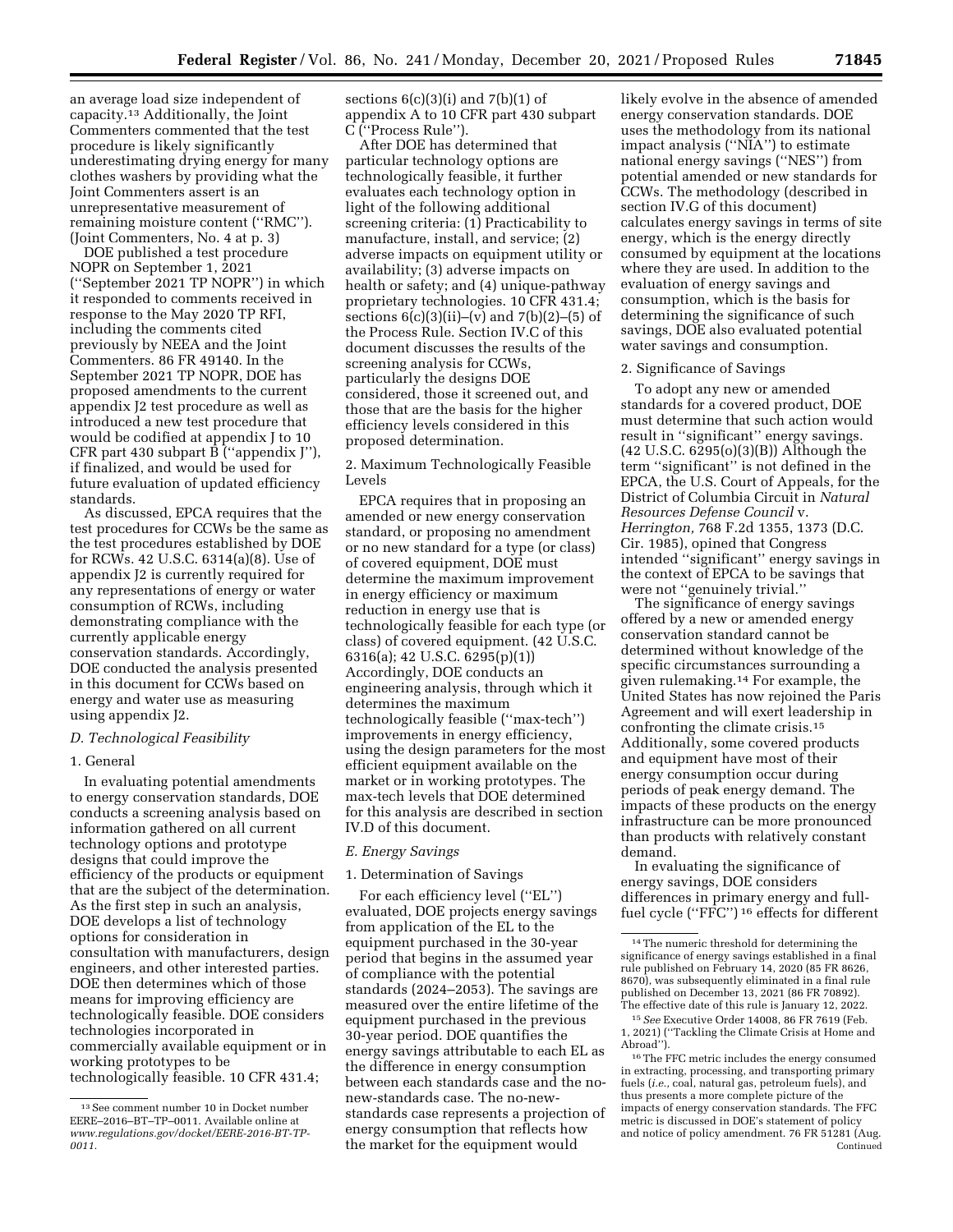covered products and equipment when determining whether energy savings are significant. Primary energy and FFC effects include the energy consumed in electricity production (depending on load shape), in distribution and transmission, and in extracting, processing, and transporting primary fuels (*i.e.,* coal, natural gas, petroleum fuels), and thus present a more complete picture of the impacts of energy conservation standards.

Accordingly, DOE evaluates the significance of energy savings on a caseby-case basis.

### *F. Cost Effectiveness*

Under EPCA's 6-year-lookback review provision for existing energy conservation standards at 42 U.S.C.  $6295(m)(1)$  (as referenced by 42 U.S.C. 6316(a)), cost-effectiveness of potential amended standards is a relevant consideration both where DOE proposes to adopt such standards, as well as where it does not. In considering costeffectiveness when making a determination of whether existing energy conservation standards do not need to be amended, DOE considers the savings in operating costs throughout the estimated average life of the covered equipment compared to any increase in the price of, or in the initial charges for, or maintenance expenses of, the covered equipment that are likely to result from a standard. (42 U.S.C. 6316(a); 42 U.S.C. 6295(m)(1)(A) (*referencing* 42 U.S.C. 6295(n)(2))) Additionally, any new or amended energy conservation standard prescribed by the Secretary for any type (or class) of covered equipment shall be designed to achieve the maximum improvement in energy efficiency which the Secretary determines is technologically feasible and economically justified. (42 U.S.C. 6316(a); 42 U.S.C. 6295(o)(2)(A)) Costeffectiveness is one of the factors that DOE must ultimately consider to support a finding of economic justification, if it is determined that amended standards are appropriate under the applicable statutory criteria. (42 U.S.C. 6316(a); 42 U.S.C. 6295(o)(2)(B)(i)(II))

# *G. Further Considerations*

As stated previously, pursuant to EPCA, if DOE does not issue a notification of determination that energy conservation standards for CCWs do not need to be amended, DOE must issue a NOPR that includes new proposed standards. (42 U.S.C. 6316(a); 42 U.S.C. 6295(m)(1)(B)) The new proposed

standards in any such NOPR must be based on the criteria established under 42 U.S.C. 6295(o). (42 U.S.C. 6316(a); 42 U.S.C. 6295(m)(1)(B)) The criteria in 42 U.S.C. 6295(o) require that standards be designed to achieve the maximum improvement in energy efficiency, which the Secretary determines is technologically feasible and economically justified. (42 U.S.C.  $6295(o)(2)(A)$  In deciding whether a proposed standard is economically justified, DOE must determine whether the benefits of the standard exceed its burdens. (42 U.S.C. 6295(o)(2)(B)(i)) DOE must make this determination after receiving comments on the proposed standard, and by considering, to the greatest extent practicable, the seven statutory factors listed in section II.A of this document. The additional analysis conducted in consideration of whether amended standards would be economically justified, specifically an analysis of potential manufacturer impacts, is presented in section IV.H of this document.

# **IV. Methodology and Discussion of Related Comments**

This section describes the results of the analyses DOE has performed for this proposed determination with regard to CCWs. Separate subsections address each component of DOE's analyses. DOE used shipments projections and calculated national energy and water savings expected from potential efficiency conservation standards.

### *A. Energy and Water Use Metrics*

As discussed, manufacturers are required to demonstrate compliance with the current energy conservation standards for CCWs codified at 10 CFR 431.156(b), which are based on the MEF<sub>J2</sub> metric and the IWF metric defined in appendix  $J2$ . MEF<sub>J2</sub> is defined as the clothes container capacity in  $ft^3$  divided by the sum of  $(1)$ the per-cycle machine energy, (2) the per-cycle water heating energy, and (3) the per-cycle drying energy; expressed in kilowatt hours (''kWh''). A higher  $MEF_{J2}$  value indicates more efficient performance. IWF is defined as the total per cycle water use in gallons (''gal'') divided by the clothes container capacity in ft3. A lower IWF value indicates more efficient performance.

NEEA recommended that DOE adopt an alternative energy efficiency metric that would replace MEF<sub>J2</sub> for CCWs. (NEEA, No. 8 at p. 11) NEEA suggested that the alternative energy efficiency metric be based on the weighted-average load size applicable to the machine (measured in pounds of textile), and the weighted-average energy use of the

machine (measured in kWh per cycle). *Id.* NEEA also recommended alternatively that DOE develop an energy conservation standard that is a function of capacity. *Id.* NEEA stated that it expects that larger-capacity CCWs would likely need to meet higher  $MEF_{12}$ and lower IWF requirements than smaller-capacity CCWs, given the general trend that larger-capacity appliances are more efficient. *Id.* NEEA commented that standards for CCWs that are a function of capacity would be similar to standards for products such as refrigerators, room air conditioners, and water heaters, where the standards are a function of adjusted volume, cooling capacity, and storage volume, respectively. *Id.* 

NEEA further commented that improvement to standby power offers potential energy savings if DOE were to include standby power in the energy efficiency metric for CCWs, similar to the way it does for RCWs with the integrated modified energy factor (''IMEF'') metric. (NEEA, No. 8 at p. 2) NEEA estimated that improvements to standby power in CCWs could save 1.8 percent of total site energy use. *Id.* 

NEEA provided results of its testing of 12 RCWs and two CCWs, encompassing both ENERGY STAR and non-ENERGY STAR-qualified models. (NEEA, No. 8 at pp. 8–9) In NEEA's sample, the average standby power of CCWs was 6.4 watts (''W'') (which NEEA characterized as similar to DOE's prior CCW standby measurements that ranged from 0.9 to 11.8 W), compared to 0.5 W for RCWs. *Id.* NEEA also commented that, while CCWs spend more time in the active cycle than RCWs, CCWs spend most of their time in standby and low-power modes. *Id.* 

NEEA recommended that if DOE decides to measure CCW standby power, DOE should consider using IEC 62301: Edition 2.0 2011–01 (''Household electrical appliances— Measurement of standby power'') 17 and incorporate low-power modes into the CCW measure of efficiency. (NEEA, No. 8 at p. 9) NEEA also recommended that DOE test the energy use of connected features in CCW energy use metrics as connected functionality becomes more common for CCWs in laundromats and multi-family households. *Id.* 

As described, in the September 2021 TP NOPR, DOE proposed to establish a new clothes washer test procedure at appendix J. 86 FR 49140, 49143. As proposed, appendix J would establish

<sup>18, 2011),</sup> as amended at 77 FR 49701 (Aug. 17, 2012).

<sup>17</sup> IEC 62301: Edition 2.0 2011–01: Household electrical appliances—Measurement of standby power. Available for purchase online at: *webstore.iec.ch/publication/6789.*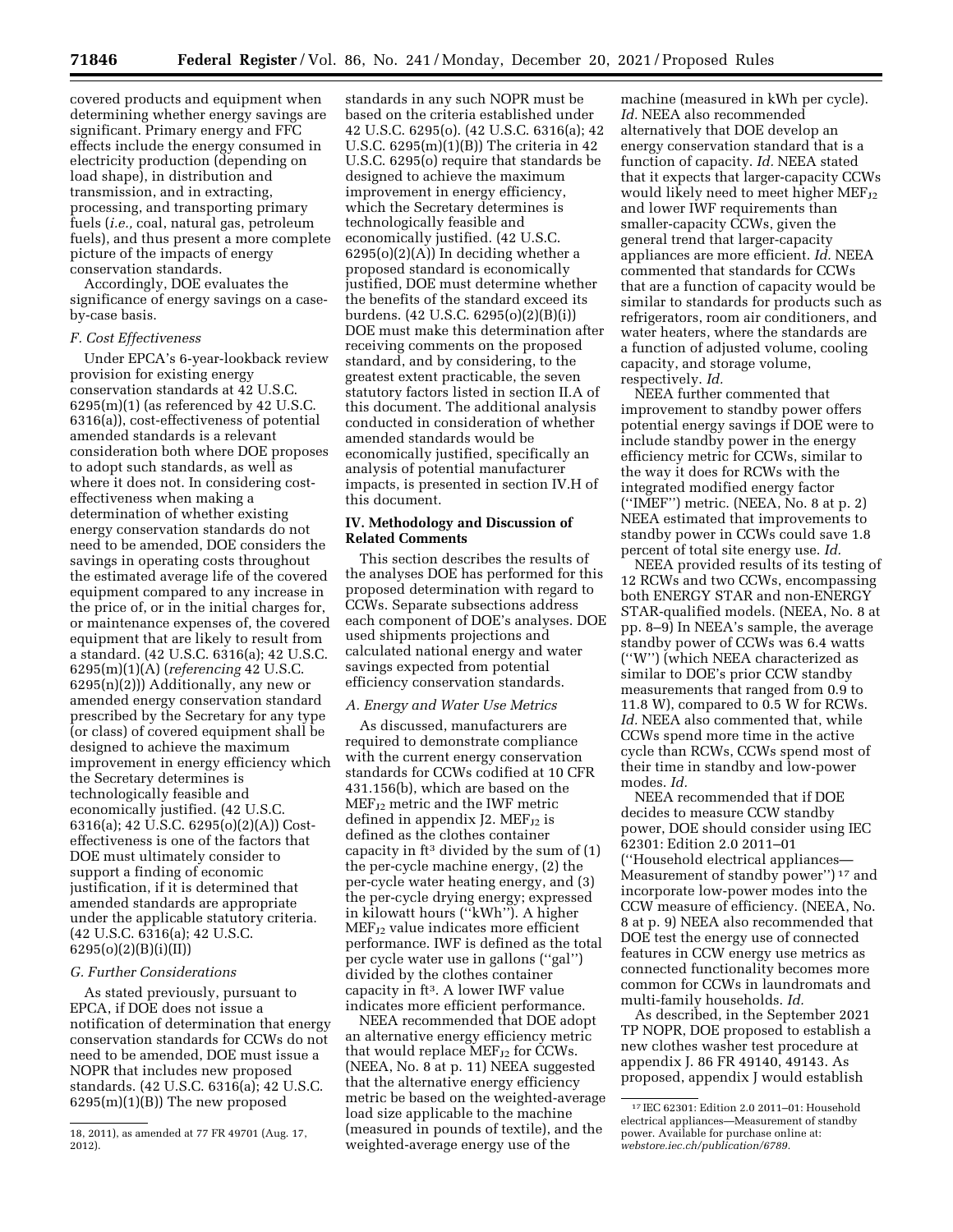new efficiency metrics that would be based on the weighted-average load size applicable to the machine (rather than on the clothes container capacity, on which the current metrics are based) and the weighted-average energy (or water) use of the machine. 86 FR 49140, 49143–49144. As discussed, the proposed test procedure has not been finalized, and is not used for this evaluation.

With regard to incorporating the energy use in standby mode into the energy efficiency metric for CCWs, DOE concluded in the December 2014 Final Rule that establishing amended standards for CCWs based on IMEF (*i.e.,*  establishing a metric that integrates standby mode and off mode energy consumption into the overall efficiency metric) would not be technically feasible. 79 FR 74492, 74501. As discussed in the December 2014 Final Rule, promulgating amended standards based on IMEF could enable backsliding if the new equivalent baseline standard was established at a level that would accommodate all display and payment types.18 Alternatively, if DOE were to establish the new equivalent baseline standard level at the level corresponding to the lowest standby power observed on non-vended ''pushto-start'' models, manufacturers would be precluded from offering vend price displays, payment systems, or other advanced controls on new baseline CCWs, which would negatively impact consumer and end-user utility, since push-to-start models are not suitable for coin-operated laundries or most multifamily housing applications. *Id.* Finally, because of the wide variations in standby power, CCWs with significantly different active mode (*i.e.,* MEF) ratings could have similar IMEF ratings depending on their control panel functionalities, and vice versa. This would diminish the usefulness of the IMEF metric as a means for differentiating the active mode characteristics of different CCW models. *Id.* For these reasons, DOE determined that establishing amended standards for CCWs based on IMEF would not be technically feasible. *Id.* 

As acknowledged by NEEA, the CCW standby power data submitted by NEEA is consistent with the data DOE used to conduct its analysis for the December 2014 Final Rule. DOE is not aware of, and commenters have not submitted, any data or information that would cause DOE to reach a different conclusion than was reached in the

December 2014 Final Rule. DOE tentatively reaffirms its prior conclusion that establishing amended standards for CCWs based on IMEF would not be technically feasible.

Regarding NEEA's recommendation to include the energy use associated with ''connected'' features in CCW energy use metrics, DOE described in the May 2020 TP RFI its understanding that connected features for CCWs are available via certain external communication modules, but that DOE is not aware of any CCW models with a ''connected'' function incorporated into the unit as manufactured currently on the market. 85 FR 31065, 31068. DOE's long-standing position is that generally the applicability of the energy conservation standards under EPCA is limited to newly manufactured products (or equipment), the title of which has not passed for the first time to a consumer of the product (or equipment). *See* 72 FR 58189, 58203 (Oct. 12, 2007). (*See also* 42 U.S.C. 6316(a); 42 U.S.C. 6302) As such, the impact of aftermarket connected features would be outside the scope of this analysis.

### *B. Technology Assessment*

DOE develops information in the technology assessment that characterizes the technology options that manufacturers use to attain higher efficiency performance.

In the December 2014 Final Rule, DOE identified a number of technology options that manufacturers could use to reduce energy consumption in CCWs, as measured by the DOE test procedure. 79 FR 74492, 74504–74505. In the July 2020 RFI, DOE requested comment on any changes to these technology options or whether there are any other technology options that DOE should consider in its analysis. 85 FR 44795, 44797. DOE received several comments regarding potential technology options.

NEEA recommended that DOE consider technologies from the December 2014 Final Rule and the RCW energy conservation standards direct final rule (''DFR'') published on May 31, 2012 (77 FR 32308; ''May 2012 RCW DFR'') 19 that can reduce machine energy, hot water energy, and drying energy. (NEEA, No. 8 at pp. 3–4) In particular, NEEA suggested that DOE should focus on technologies that improve CCW water extraction to reduce drying energy consumption, given that drying energy is the largest contributor to the  $MEF_{J2}$  efficiency metric. *Id.* NEEA stated that a number

of technologies are available that reduce RMC without increasing cycle time, which NEEA stated is important to keep relatively short for CCWs. *Id.* NEEA suggested that DOE evaluate the impact of increasing spin speeds to reduce RMC. *Id.* NEEA presented data from testing it conducted in 2020 showing that CCW spin speeds are lower, and RMCs are higher, than comparable RCWs. *Id.* NEEA also referenced an engineering tear-down it performed in 2019, which compared a top-loading ENERGY STAR-qualified RCW with a similar top-loading non-qualified RCW from the same manufacturer *Id.* at p. 5 NEEA stated that its investigation revealed that changing to a higher power motor (0.4 instead of 0.33 horsepower) and a slightly largerdiameter pulley can increase the spin speed for top-loading clothes washers from 700 to 800 revolutions per minute, resulting in a lower RMC and a 25 percent reduction in calculated drying energy. *Id.* NEEA specifically recommended that DOE evaluate higher power motors and alternate gear ratios to reduce RMC and drying energy for CCWs. *Id.* 

NEEA also suggested that DOE include increased basket perforation and a ribbed drum as technology options to reduce RMC. *Id.* NEEA commented that increasing basket perforation could improve RMC, stating that baskets with increased perforation allow more water to move out of the textiles for a given period of time because the length of the pathway for water to travel out of the textiles and the basket during the spin process is shortened if the basket has more exit holes. *Id.* NEEA also commented that a 2005 report found that clothes washers that use a ribbed drum can improve RMC by 20 percent. NEEA stated that is not aware of ribbed drum technology in the market. *Id.* 

NEEA also recommended that DOE consider including using warmer rinse water temperatures as a technology option to improve RMC. *Id.* NEEA stated that because viscosity is lower with warmer water temperatures (around 40 percent lower at 100 degrees Fahrenheit  $\bar{C}$ <sup>("</sup>F") versus 60 °F), water can be spun out more easily from textiles that have a warm rinse. *Id.* NEEA added that while more hot water heating energy may be incurred by a CCW with a warm rinse, the improved water extraction may offset the hot water energy use. *Id.* 

NEEA further suggested that the range of RMC values present in the current market suggests that the costs to implement technologies that improve water extraction must be relatively low

<sup>18</sup>The December 2014 Final Rule provides discussion of an example illustrating one potential backsliding scenario. 79 FR 74492, 74501.

<sup>19</sup>The RCW energy conservation standards DFR is available online at *[www.regulations.gov/docket/](http://www.regulations.gov/docket/EERE-2008-BT-STD-0019)  [EERE-2008-BT-STD-0019.](http://www.regulations.gov/docket/EERE-2008-BT-STD-0019)*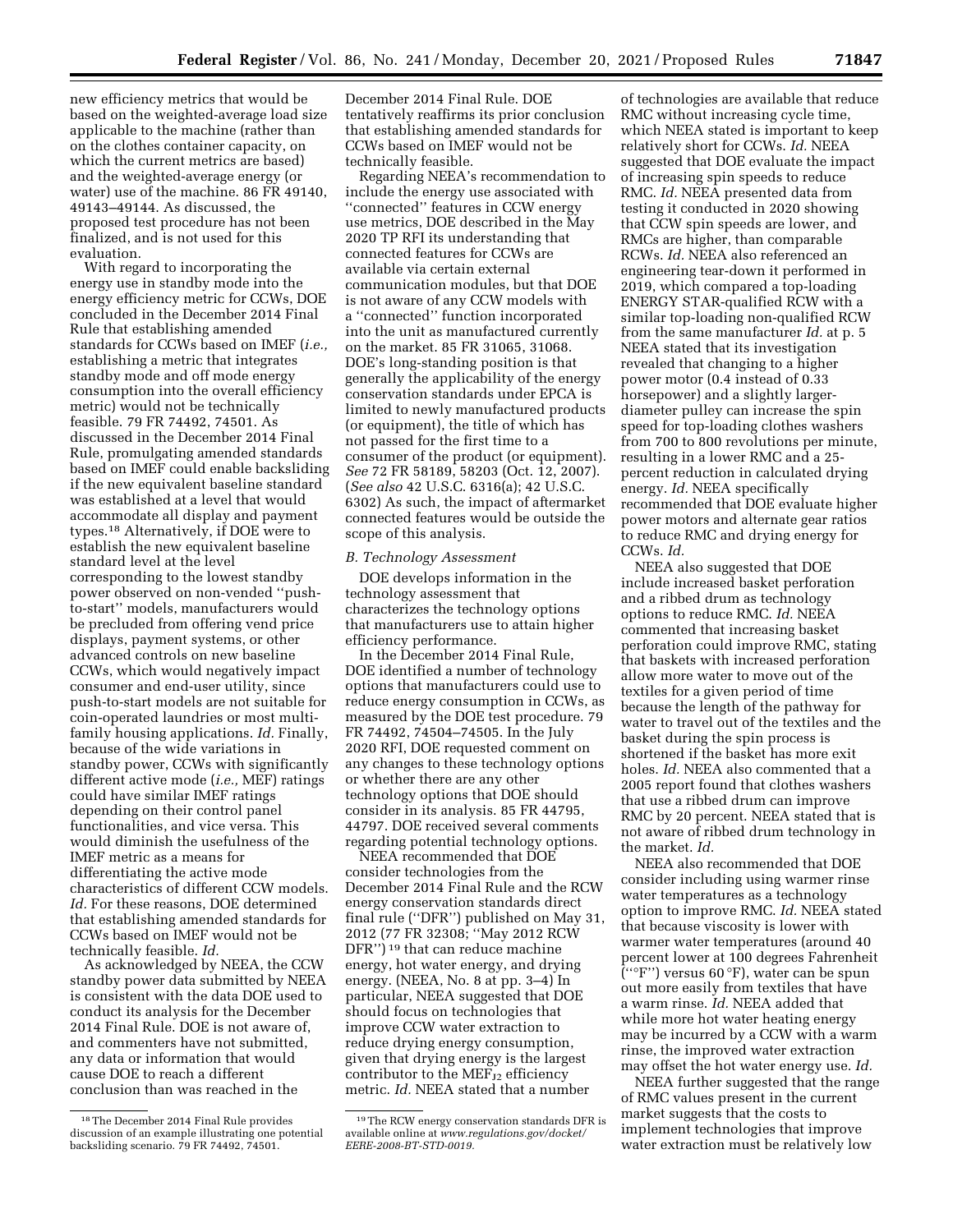and thus are likely to be cost-effective. (NEEA, No. 8 at p. 6)

The Joint Commenters recommended that DOE investigate CCWs with card readers that can allow for a discounted price for a cold cycle as a technology option. (Joint Commenters, No. 4 at p. 3) The Joint Commenters asserted that discounted cold cycle prices may influence consumers to reduce hot water energy use when using coinoperated CCWs. *Id.* 

Regarding NEEA's recommendation to consider technologies that improve water extraction to improve RMC, DOE has identified multiple technology options specifically intended to reduce RMC. These include hardware features that enable faster spin speeds (which include more advanced motor technologies) and longer spin duration, as suggested.

Regarding the use of warm rinse to reduce RMC, DOE is not aware of any CCWs that offer a warm rinse. DOE analysis suggests that the additional water-heating energy that would be associated with a heated rinse would offset the reduction in RMC (and associated drying energy) resulting from the higher water temperature. The following illustrative estimate demonstrates this likely offset in a representative top-loading CCW.

First, DOE estimated the reduction in RMC that could be expected from a warm rinse in comparison to a cold rinse. For this estimate, DOE referenced the standard RMC values defined in Table 6.1 of appendix J3<sup>20</sup> to 10 CFR part 430, subpart B (''appendix J3''), which are used as standardized reference points in generating correction factors for each new manufactured lot of energy test cloth.21 The standard RMC values defined for the 200 g-force, 4 minute extractor runs—which DOE

21The correction factors for each test cloth lot are applied to the RMC measurement for the purpose of ensuring repeatable RMC measurements among different lots of test cloth. As part of the test cloth qualification process, bundles of wet cloth are spun in a specialized extractor at various spin speeds (*i.e.,* gravitational or ''g'' forces), time durations, and water temperatures, with the RMC measured after each extractor run.

testing indicates would be most closely associated with the spin portion of a baseline top-loading CCW wash cycle are 43.1 percent for cloth that has been soaked in cold (60 °F) water, compared to 40.4 percent for cloth soaked in warm (100 °F) water—a difference of 2.7 RMC percentage points. For a typical CCW with capacity of  $3.25$  ft<sup>3</sup> and the associated load sizes as defined by Table 5.1 of appendix J2, a reduction in RMC of 2.7 percentage points would reduce the drying energy component by around 0.03 kWh/cycle (using the equations specified in sections 3.8 and 4.3 of appendix J2). For a rinse water volume of around 14 gal—which would be typical for a baseline top-loading CCW (see Table IV.6 of this document)—at an assumed warm rinse temperature of 100 °F (consistent with the temperature associated with the assumed RMC values), using a warm rinse would increase water heating energy by around 0.37 kWh/cycle (using the equations specified in sections 4.1.2 and 4.1.3 of appendix J2). In this example, the additional water-heating energy associated with a heated rinse (0.37 kWh/cycle) would far outweigh any efficiency improvement due to the reduced RMC from the heated rinse (0.03 kWh/cycle), on a per-cycle basis. For this reason, DOE has not considered warm rinse as a technology option for improving the efficiency of CCWs as measured by the DOE test procedure.

Regarding the referenced study that showed that a ribbed drum can improve RMC results,22 DOE reviewed the study and has identified areas of uncertainty that prevent DOE from including this technology at this time; specifically:

• It is unclear from the study whether the ''percent RMC reduction'' data represents reduction of ''RMC percentage points'' or percent reduction of the RMC value, which itself is a percentage; *e.g.,* reducing RMC from a value of 50 percent to 40 percent could be described as either a 10-percent reduction in RMC percentage points, or a 20-percent reduction in the RMC value.

• No information is provided on the additional material or tooling costs that would be associated with manufacturing a ribbed stainless-steel basket. The report notes in section 3.3.8 that the stainless-steel prototype baskets (which used a double-basket design) worked well for testing but could not be used for

mass production due to the inefficient use of materials.

• The report states in section 3.4 that the prototype ribbed basket showed increased susceptibility to ''suds lock,'' that none of the prototypes resulted in clear improvements in suds lock, and that most of the suds lock solutions were difficult to envision in a production application.

For these reasons, DOE did not include a ribbed drum design as a technology option in this NOPD.

Regarding the Joint Commenters' recommendation to consider card readers that can allow for a discounted price for a cold cycle as a technology option, DOE considered temperaturedifferentiated pricing controls as a design option in the analysis accompanying the December 2014 Final Rule. In chapter 5 of the technical support document (''TSD'') accompanying the December 2014 Final Rule, DOE described that its market analysis confirmed the availability of this feature on multiple CCW models from multiple manufacturers.23 As described in the TSD, DOE's current test procedure at appendix J2 uses a fixed set of Temperature Use Factors (''TUFs''), which represent the percentage of time an end-user would select each wash/rinse temperature selection available on the clothes washer. Because the TUFs in the test procedure are fixed, a CCW with temperature-differentiated pricing controls would be tested the same way as an identical CCW without temperature-differentiated pricing controls. Therefore, the energy savings of this technology cannot be measured according to the conditions and methods specified in the DOE clothes washer test procedure. Accordingly, DOE did not analyze this technology option in its December 2014 Final Rule analysis, and for these same reasons, DOE has not analyzed this as a technology option for the current analysis. The Joint Commenters did not provide, nor is DOE is aware of, any information regarding the extent to which temperature-differentiated pricing controls alter the end-user wash temperature selection frequencies.

In summary, for this analysis, DOE considered the technology options shown in Table IV.

<sup>20</sup>As described in section 1 of appendix J3, the purpose of appendix J3 is to evaluate the moisture absorption and retention characteristics of a new lot of test cloth by measuring the RMC in a standard extractor at a specified set of conditions. The results are used to develop a set of coefficients that correlate the measured RMC values of the new test cloth lot with a set of standard RMC values established as an historical reference point. These correction coefficients are applied to the RMC measurements performed during testing according to appendix J1 or appendix J2, ensuring that the final corrected RMC measurement for a clothes washer remains independent of the test cloth lot used for testing.

<sup>22</sup>Richter, Tim. Energy Efficiency Laundry Process. Prepared for U.S. DOE by GE Global Research. 2005. doi:10.2172/842014. Available at: *[www.osti.gov/servlets/purl/842014.](http://www.osti.gov/servlets/purl/842014)* 

<sup>23</sup>The TSD for the December 2014 Final Rule is available at docket number EERE–2012–BT–STD– 0020. Available online at *[www.regulations.gov/](http://www.regulations.gov/docket/EERE-2012-BT-STD-0020)  [docket/EERE-2012-BT-STD-0020.](http://www.regulations.gov/docket/EERE-2012-BT-STD-0020)*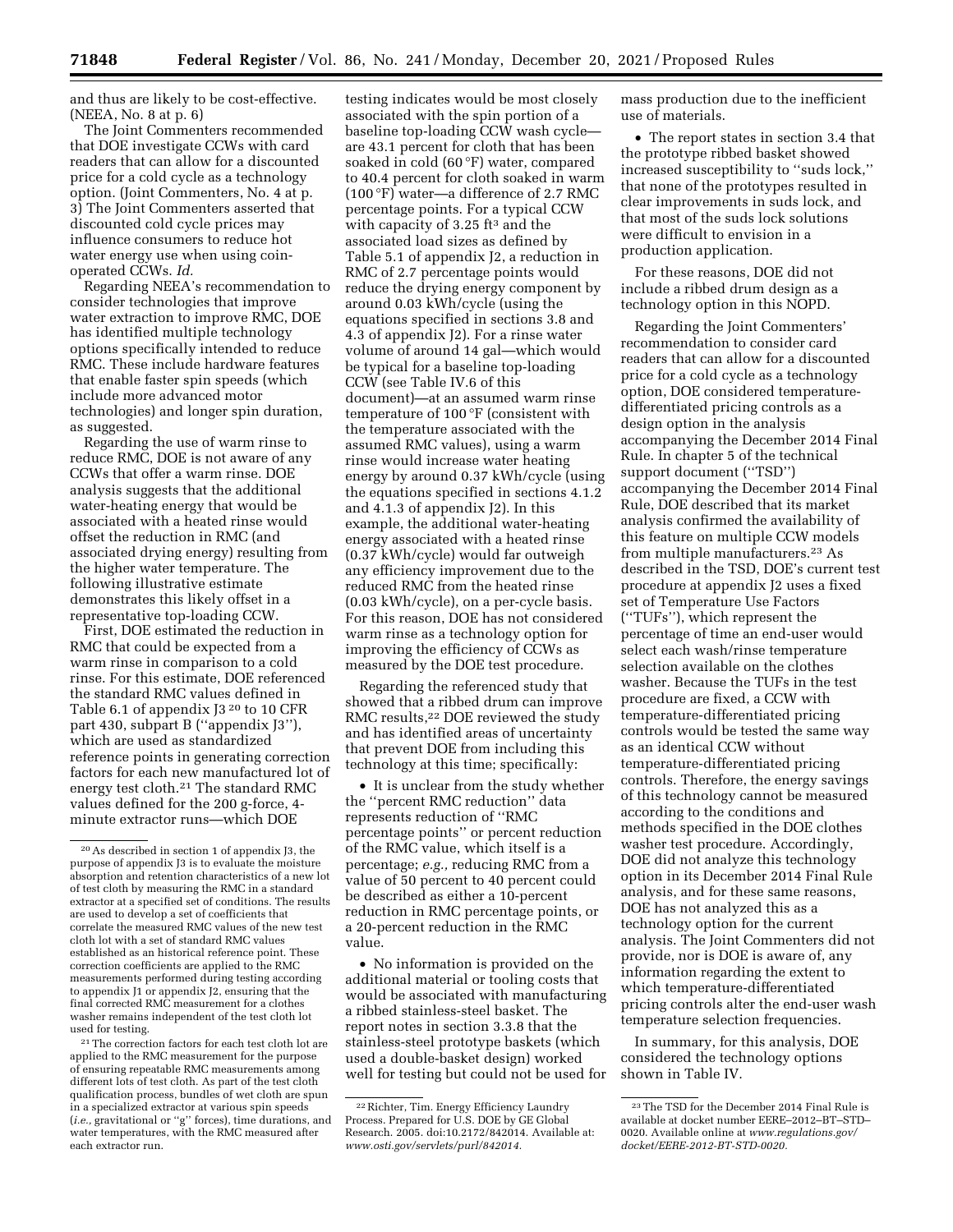# TABLE IV.1—COMMERCIAL CLOTHES WASHER TECHNOLOGY OPTIONS

| Technology option                                                 | Description                                                                                                                                                                                                                                                                                                                                                                                                                                                                                                                |
|-------------------------------------------------------------------|----------------------------------------------------------------------------------------------------------------------------------------------------------------------------------------------------------------------------------------------------------------------------------------------------------------------------------------------------------------------------------------------------------------------------------------------------------------------------------------------------------------------------|
|                                                                   | Use of advanced control technologies to sense the size of the clothing load and adjust the<br>water level accordingly. This technology option can overcome the tendency of consumers to<br>manually select a water level greater than required for a given load.                                                                                                                                                                                                                                                           |
| Advanced agitation concepts for top-loading<br>machines.          | Replaces the standard agitator found in traditional top-loading CCWs. The most common im-<br>plementation of this technology is a rotating "impeller" wash plate at the bottom of the drum.<br>Implementing a larger tub capacity can contribute to improved efficiency because a larger<br>amount of clothing can be washed using an incremental increase in the quantity of water<br>that is less than the incremental increase in capacity, therefore reducing the amount of<br>water and energy per pound of clothing. |
| Higher spin speeds to reduce RMC                                  | Faster spin speeds reduce RMC and thus the drying energy component of MEF <sub>J2</sub> .                                                                                                                                                                                                                                                                                                                                                                                                                                  |
| Motor efficiency improvements, including direct-<br>drive motors. | Replaces a single-speed or dual-speed capacitor-start induction motor and mechanical trans-<br>mission.                                                                                                                                                                                                                                                                                                                                                                                                                    |
|                                                                   | Consists of a separate wall-mounted unit that pumps ambient air through an ozone generator,<br>which is then directly injected into the wash water. Once in the water, the ozone reacts with<br>insoluble soils, making them soluble, after which the mechanical action of the washing sepa-<br>rates the soils from the fabric.                                                                                                                                                                                           |
|                                                                   | Uses the absorbent properties of nylon polymer beads which are added to the wash drum with<br>a small amount of water and detergent to loosen the dirt or stains on the clothing. The po-<br>larity of the nylon polymer attracts stains from the clothing. At the end of the cycle, the poly-<br>mer beads are separated from the clothing through an inner drum/outer drum rotation proc-<br>ess.                                                                                                                        |
| Spray rinse or similar water-reducing rinse tech-<br>nology.      | Eliminates the need to completely immerse the clothing in water during the wash and rinse<br>phases of the cleaning cycle by spraying rinse water into the drum while the wash basket is<br>rotating.                                                                                                                                                                                                                                                                                                                      |
| Thermostatically controlled mixing valves                         | Inlet valves that have the ability to sense and adjust the hot and cold supply water. This tech-<br>nology option achieves energy savings by more accurately controlling inlet water tempera-<br>ture for hot and warm fills.                                                                                                                                                                                                                                                                                              |
|                                                                   | Reduces the amount of water used by the CCW by re-using water out of the bottom of the<br>sump during certain parts of the cycle.                                                                                                                                                                                                                                                                                                                                                                                          |

#### *C. Screening Analysis*

DOE uses the following five screening criteria to determine which technology options are suitable for further consideration in an energy conservation standards rulemaking:

(1) *Technological feasibility.*  Technologies that are not incorporated in commercial products or in working prototypes will not be considered further.

(2) *Practicability to manufacture, install, and service.* If it is determined that mass production and reliable installation and servicing of a technology in commercial products could not be achieved on the scale necessary to serve the relevant market at the time of the projected compliance date of the standard, then that technology will not be considered further.

(3) *Impacts on equipment utility or equipment availability.* If it is determined that a technology would have significant adverse impact on the utility of the equipment to significant subgroups of consumers or would result in the unavailability of any covered equipment type with performance characteristics (including reliability), features, sizes, capacities, and volumes that are substantially the same as equipment generally available in the United States at the time, it will not be considered further.

(4) *Adverse impacts on health or safety.* If it is determined that a technology would have significant adverse impacts on health or safety, it will not be considered further.

(5) *Unique-Pathway Proprietary Technologies.* If a design option utilizes proprietary technology that represents a unique pathway to achieving a given efficiency level, that technology will not be considered further due to the potential for monopolistic concerns.

10 CFR 431.4; Sections 6(b)(3) and 7(b) of the Process Rule. In summary, if DOE determines that a technology, or a combination of technologies, fails to meet one or more of the listed five criteria, it will be excluded from further consideration in the engineering analysis.

AHAM and CLA commented that increasing cycle time in order to achieve higher levels of efficiency is not a viable option for increasing CCW efficiency. (AHAM and CLA, No. 5 at p. 2) $24$ AHAM and CLA stated that end users of CCWs want to wash as much laundry as they can in as little time as possible, and that they also prefer to limit the number

of loads or trips per week. *Id.* AHAM and CLA also asserted commercial laundry operators' need to maximize laundry throughput. *Id.* 

AHAM and CLA also commented that DOE should consider CCW durability and serviceability in its analysis of whether to propose a determination not to amend energy conservation standards or to engage in a full rulemaking analysis to assess possible amended standards. *Id.* AHAM and CLA stated that CCW components need to be robust and durable enough to withstand the higher number and frequency of cycles anticipated for CCWs compared to domestic applications, and that some of the technology options employed in RCWs (*e.g.,* direct drive motors) may not be suitable for CCWs. *Id.*) AHAM and CLA also stated that owner/operators require low machine down-time for malfunctions and repairs, which requires readily-available parts and easy serviceability. *Id.* AHAM and CLA further stated that for operators who have hundreds or thousands of machines, consistency of design and interchangeability of parts is also an important consideration. *Id.* AHAM and CLA asserted that more stringent energy conservation standards, depending on the level, could threaten the ability of manufacturers to use the same or similar parts, and could potentially increase service complexity and cost. *Id.* 

<sup>24</sup>Whirlpool and GEA commented that they support AHAM's comments on the July 2020 RFI and incorporate them into their own comments by reference. Throughout this NOPD, reference to AHAM's written comments (document number 5 in the docket) should be considered reflective of Whirlpool and GEA's positions as well. (Whirlpool, No. 3 at p. 1; GEA, No. 6 at p. 1)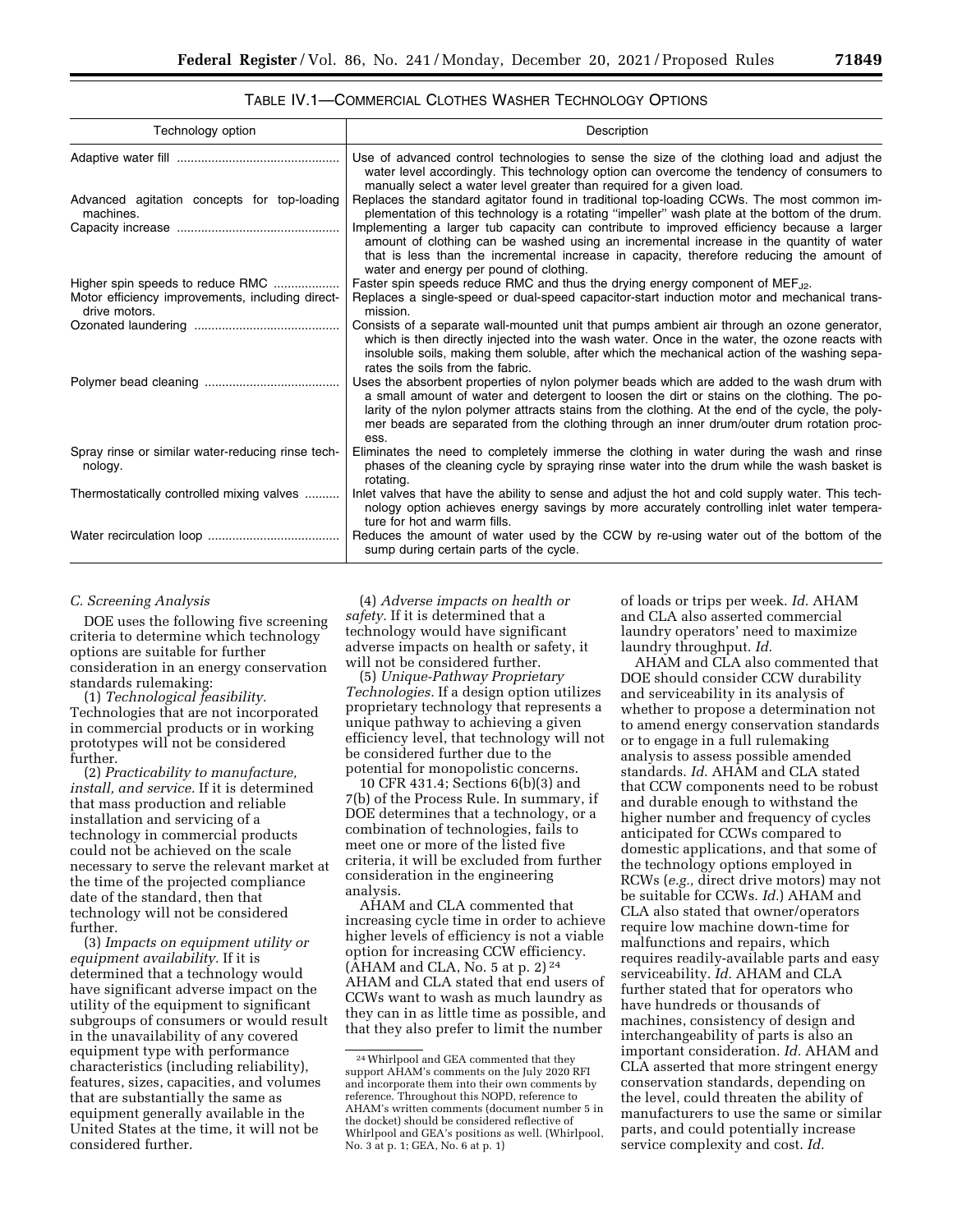AHAM and CLA recommended that DOE consider how changing water levels in order to increase efficiency could affect end user expectations. (AHAM and CLA, No. 5 at p. 3) According to AHAM and CLA, end users want to see what they believe is a sufficient amount of water to wash their clothes, and that even with current energy conservation standards, manufacturers sometimes hear complaints from consumers about the water levels. *Id.* AHAM and CLA stated that even if smaller load sizes needed to be recommended due to decreased water levels as a result of more stringent standards, users may still wash larger loads, particularly if the users perceive available capacity. *Id.* 

AHAM and CLA commented that if it were necessary to further decrease wash temperatures to meet more stringent standards (which AHAM and CLA asserted would make it difficult to clean the clothes with today's detergents), the result would likely be decreased performance for the user and increased complaints to operators. *Id.* AHAM and

CLA also stated that a further decrease in water temperatures may also lead to customers re-running their wash cycles, which would prevent the energy and water savings from amended standards from being fully realized. *Id.* 

AHAM and CLA commented that while increasing drum volume is one of the key technology options for improving efficiency, the ability to increase capacity for CCWs is extremely limited. (AHAM and CLA, No. 5 at pp. 2–3) AHAM and CLA believe that it may not be possible to further increase the size of the drum to comply with more stringent standards without increasing the cabinet size. *Id.* AHAM and CLA commented that operators need to maximize the return on capital across their base of machines, and they do this by having as many available CCWs as possible in their space. *Id.* AHAM and CLA stated that increasing the cabinet size would result in decreased revenues for commercial operators, since fewer CCWs could fit into the same space. *Id.*  AHAM and CLA stated that increasing cabinet size would also result in

retooling, which would significantly increase costs. *Id.* AHAM and CLA also commented that increased capacity could also reduce the number of wash loads, thereby resulting in lost revenue to owner/operators. *Id.* 

Taking into considerations these comments, as well as previous research and analysis from the December 2014 Final Rule, DOE applied the screening criteria specified above to the technology options listed in Table IV.1 of this NOPD to either retain or eliminate each technology from the screening analysis. The rationale for either screening out or retaining each technology option considered in this analysis is detailed in the following sections.

1. Screened-Out Technologies

Based on DOE's research and consideration of comments received from interested parties, DOE screened out the technology options on the basis of the EPCA criteria shown in Table IV.2.

# TABLE IV.2—COMMERCIAL CLOTHES WASHER SCREENING ANALYSIS

|                       | EPCA criteria $(X = basis for screening out)$ |                                                              |                                                                    |                                              |                                                   |  |  |
|-----------------------|-----------------------------------------------|--------------------------------------------------------------|--------------------------------------------------------------------|----------------------------------------------|---------------------------------------------------|--|--|
| Technology option     | Technological<br>feasibility                  | Practicability<br>to install,<br>manufacture,<br>and service | Impacts on<br>equipment<br>utility or<br>equipment<br>availability | Adverse<br>impacts on<br>health or<br>safety | Unique-<br>pathway<br>proprietary<br>technologies |  |  |
|                       | <br>                                          |                                                              | ⋏                                                                  | <br>                                         | <br>                                              |  |  |
| Polymer bead cleaning | <br>                                          |                                                              | <br>                                                               | <br>                                         |                                                   |  |  |

# 2. Remaining Technologies

After reviewing each technology, DOE did not screen out the following technology options and considers them as design options in the engineering analysis:

- (1) Adaptive water fill controls
- (2) Advance agitation concepts for toploading machines
- (3) Motor efficiency improvements including direct-drive motors
- (4) Spray rinse or similar water-reducing rinse technology
- (5) Thermostatically controlled mixing valves
- (6) Water recirculation loop

DOE determined that these technology options are technologically feasible because they are being used in commercially available equipment or working prototypes. DOE also finds that all of the remaining technology options meet the other screening criteria (*i.e.,*  practicable to manufacture, install, and service and do not result in adverse

impacts on consumer utility, equipment availability, health, or safety).

#### *D. Engineering Analysis*

The purpose of the engineering analysis is to establish the relationship between the efficiency and cost of CCWs. There are two elements to consider in the engineering analysis; the selection of efficiency levels to analyze (*i.e.,* the ''efficiency analysis'') and the determination of equipment cost at each efficiency level (*i.e.,* the ''cost analysis''). In determining the performance of higher-efficiency equipment, DOE considers technologies and design option combinations not eliminated by the screening analysis. For each equipment class, DOE estimates the baseline cost, as well as the incremental cost for the equipment at efficiency levels above the baseline. The output of the engineering analysis is a set of cost-efficiency ''curves'' that are used in downstream analyses. For

this NOPD, DOE did not conduct the cost portion of the analysis, as discussed in section V.D of this document, having initially concluded that the maximum technologically feasible energy savings would not result in a significant conservation of energy.

DOE typically uses one of two approaches to develop energy efficiency levels for the engineering analysis: (1) Relying on observed efficiency levels in the market (*i.e.,* the efficiency-level approach), or (2) determining the incremental efficiency improvements associated with incorporating specific design options to a baseline model (*i.e.,*  the design-option approach). Using the efficiency-level approach, the efficiency levels established for the analysis are determined based on the market distribution of existing equipment (in other words, based on the range of efficiencies and efficiency level ''clusters'' that already exist on the market). Using the design option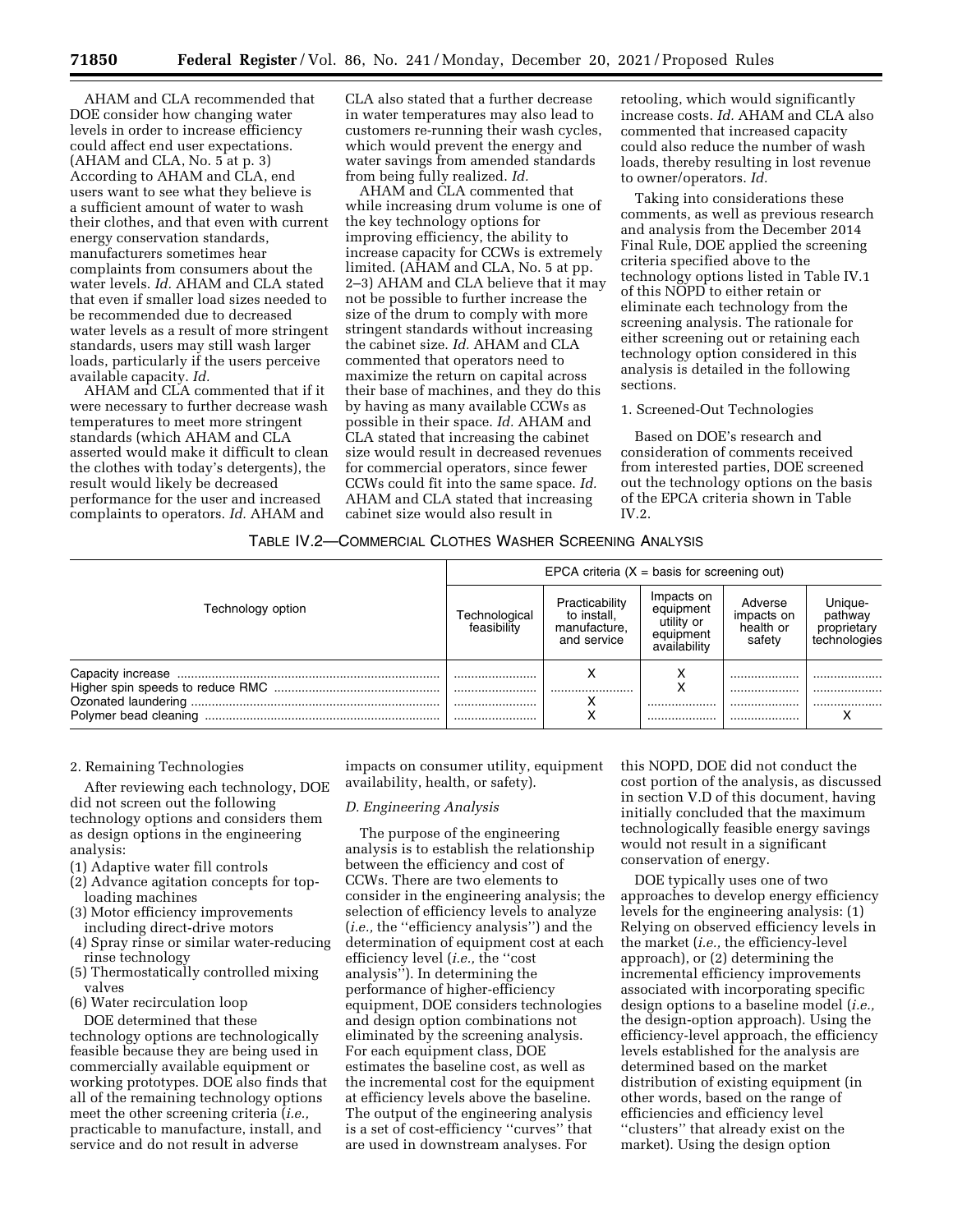approach, the efficiency levels established for the analysis are determined through detailed engineering calculations and/or computer simulations of the efficiency improvements from implementing specific design options that have been identified in the technology assessment. DOE may also rely on a combination of these two approaches. For example, the efficiency-level approach (based on actual equipment on the market) may be extended using the design option approach to interpolate to define ''gap fill'' levels (to bridge large gaps between other identified efficiency levels) and/or to extrapolate to the ''max-tech'' level (particularly in cases where the ''max tech'' level exceeds the maximum efficiency level currently available on the market).

In this proposed determination, DOE is adopting an efficiency-level approach and based its efficiency levels on clusters observed in the market.

### 1. Baseline Efficiency

For each equipment class, DOE generally selects a baseline model as a reference point for each class, and measures changes resulting from potential energy conservation standards

# TABLE IV.3—BASELINE EFFICIENCY LEVELS

against the baseline. The baseline model in each equipment class represents the characteristics of equipment typical of that class (*e.g.,* capacity, physical size). Generally, a baseline model is one that just meets current energy conservation standards, or, if no standards are in place, the baseline is typically the most common or least efficient unit on the market.

For this NOPD, DOE used the current energy conservation standards for CCWs, presented in Table IV.3, as the baseline efficiency level for each equipment class.

| Equipment class | Minimum<br>MEF.12<br>ft <sup>3</sup> /kWh/cycle) | Maximum IWF<br>(gal/ft <sup>3</sup> /cycle) |
|-----------------|--------------------------------------------------|---------------------------------------------|
| Top-Loading     | . .35<br>2.00                                    | 8.8<br>4.1                                  |

# 2. Higher Efficiency Levels

As part of DOE's analysis, the maximum available efficiency level is the highest efficiency unit currently available on the market. DOE also defines a ''max-tech'' efficiency level to represent the maximum possible efficiency for a given equipment.

The CA IOUs recommended that DOE establish new max-tech standard levels based on up-to-date technical feasibility. (CA IOUs, No. 7 at pp. 3–5) The CA IOUs cited certification data provided in DOE's Compliance Certification Management System (''CCMS'') database 25 (which they accessed on July 23, 2020) indicating that a large percentage of top-loading and frontloading CCWs meet or exceed the maxtech levels defined in the 2014 rulemaking analysis. *Id.* 

The Joint Commenters commented that data on available models in DOE's CCMS database indicates a significant potential to improve the efficiency of CCWs. (Joint Commenters, No. 4 at pp. 1–3) The Joint Commenters summarized data from the CCMS database (which they accessed on September 11, 2020) indicating a range of both top-loading and front-loading CCWs that meet or exceed the 2014 DOE max-tech levels. *Id.* The Joint Commenters concluded that these data indicate that there is

significant potential to improve the efficiency of CCWs. *Id.* 

NEEA commented that, based on its analysis of models in the CCMS database, improving the efficiency of all CCWs to the most efficient technologies available on the market could lead to site energy savings of 19 percent in active mode and an additional 2 percent in standby mode. (NEEA, No. 8 at pp. 2–3) NEEA stated that many technologies are available to costeffectively reduce standby mode energy use. (NEEA, No. 8 at pp. 5–6) NEEA provided specific technology examples of improved light emitting diode (''LED'') efficacy, improved transformers, resonant switching, synchronous rectification, advanced core materials, and higher internal system voltage for low-voltage communication and control. *Id.* 

DOE is aware that the CCMS database previously contained basic models of CCWs that appeared to have efficiency levels higher than the max-tech level described in this document. At the time of publication of the July 2020 RFI, the CCMS database contained equipment ratings for certain CCW basic models that reflected MEF values as measured under appendix J1, in addition to equipment ratings for other CCW basic models that reflected MEF<sub>J2</sub> values as measured under appendix J2.26 As

shown in the December 2014 Final Rule, for a given appendix J2  $MEF_{J2}$  efficiency level, the equivalent appendix J1 MEF value is a substantively higher number. 79 FR 74492, 74499–74500. For this reason, basic models in CCMS that were rated using MEF appeared to be more efficient than basic models rated using MEFJ2, despite being equally or less efficient than the  $MEF_{J2}$ -rated basic models when tested equivalently. 79 FR 74492, 74499–74500. Since the July 2020 RFI, the CCMS database has been updated to include only basic models certified with MEF<sub>J2</sub> values. For this analysis, DOE analyzed only basic models of CCWs rated using appendix J2 (*i.e.*, with MEF<sub>J2</sub> values). At the time of this analysis, models rated using appendix J2 had  $MEF_{J2}$  values ranging from 1.35 to 1.60 for top-loading CCWs and from 2.00 to 2.30 for front-loading CCWs.

As noted, EPCA requires that any new or amended energy conservation standard be designed to achieve the maximum improvement in energy efficiency that is technologically feasible. (42 U.S.C. 6316(a); 42 U.S.C.  $6295(o)(2)(A)$  For this NOPD, DOE has considered the maximum possible efficiency to correspond to the maximum efficiency level currently available on the market for each equipment class. For CCWs, DOE is unable to conclude that theoretical efficiency levels higher than the maximum currently available on the market would represent commercially viable (*i.e.,* technologically feasible) equipment, because DOE is unable to determine the impact that theoretical

<sup>25</sup>The Department of Energy's Compliance Certification Management System database for CCWs is available online at

*[www.regulations.doe.gov/certification-data/CCMS-](http://www.regulations.doe.gov/certification-data/CCMS-4-Clothes_Washers_-_Commercial.html#q=Product_Group_s%3A%22Clothes%20Washers%20-%20Commercial%22)4-Clothes*\_*Washers*\_*-*\_*[Commercial.html#q=Product](http://www.regulations.doe.gov/certification-data/CCMS-4-Clothes_Washers_-_Commercial.html#q=Product_Group_s%3A%22Clothes%20Washers%20-%20Commercial%22)*\_ *Group*\_*[s%3A%22Clothes%20Washers%20-](http://www.regulations.doe.gov/certification-data/CCMS-4-Clothes_Washers_-_Commercial.html#q=Product_Group_s%3A%22Clothes%20Washers%20-%20Commercial%22)  [%20Commercial%22.](http://www.regulations.doe.gov/certification-data/CCMS-4-Clothes_Washers_-_Commercial.html#q=Product_Group_s%3A%22Clothes%20Washers%20-%20Commercial%22)* 

<sup>26</sup> DOE understands that certain basic models rated using appendix J1 MEF values are still in inventory and being sold, but were manufactured prior to January 1, 2018. The current CCW energy conservation standards based on  $MEF_{J2}$  apply to all CCWs manufactured in, or imported into, the United States on or after January 1, 2018. 79 FR 74492, 74493.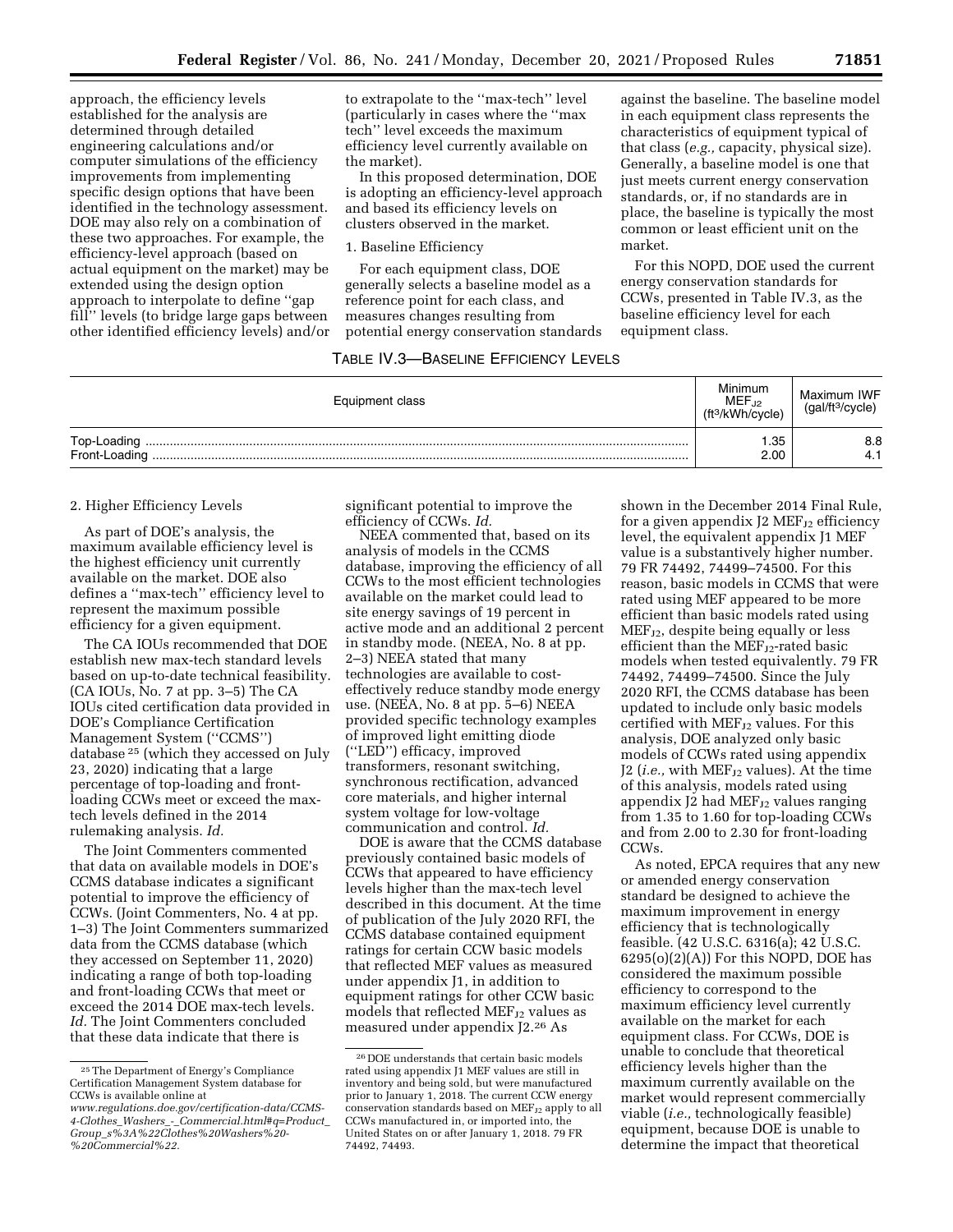higher efficiency levels would have on consumer-relevant aspects of equipment performance 27 (such as cleaning

performance, cycle time, *etc.*) and equipment reliability.28

For this NOPD, DOE considered the efficiency levels listed in Table IV.4.

| TABLE IV.4-EFFICIENCY LEVELS CONSIDERED FOR COMMERCIAL CLOTHES WASHERS |  |
|------------------------------------------------------------------------|--|
|------------------------------------------------------------------------|--|

| Equipment class | <b>Efficiency level</b> | Minimum<br>$MEF_{.12}$<br>(ft <sup>3</sup> /kWh/cycle) | Maximum IWF<br>(gal/cycle/ft <sup>3</sup> ) |
|-----------------|-------------------------|--------------------------------------------------------|---------------------------------------------|
|                 | Baseline                | .35                                                    | 8.80                                        |
|                 |                         | .60                                                    | 8.50                                        |
|                 |                         | .60                                                    | 7.80                                        |
|                 |                         | .60                                                    | 5.50                                        |
|                 |                         | 2.00                                                   | 4.10                                        |
|                 |                         | 2.20                                                   | 4.00                                        |
|                 | 2 (Max Tech)            | 2.30                                                   | 3.80                                        |

### *E. Energy and Water Use Analysis*

The purpose of the energy and water use analysis is to determine the annual energy and water consumption of CCWs at different efficiencies in representative U.S. multi-family residences and commercial coin-operated laundromats, and to assess the energy and water savings potential of increased CCW efficiency. The energy and water use analysis estimates the range of energy and water use of CCWs in the field (*i.e.,*  as they are actually used by consumers). The energy and water use analysis provides the basis for other analyses

DOE performed, particularly assessments of the energy and water savings that could result from adoption of amended or new standards.

The energy analysis for this NOPD consists of three related parts—the machine energy use, the drying energy use, and the water-heating energy use. DOE used relevant data from the December 2014 Final Rule TSD and product literature for CCWs currently available on the market to estimate the per-cycle machine and drying energy use that would be associated with each efficiency level as measured by the

appendix J2 test procedure.29 To determine the per-cycle water-heating energy use, DOE first determined the total per-cycle energy use (the clothes container volume divided by the  $MEF_{J2}$ ) and then subtracted it from the percycle drying and machine energy use. DOE determined per-cycle water consumption by multiplying the IWF by the defined capacity.

The per-cycle energy and water use for top-loading and front-loading CCWs associated with each efficiency level are presented in Table IV.5 and Table IV.6, respectively.

TABLE IV.5—PER-CYCLE ENERGY AND WATER USE FOR TOP-LOADING COMMERCIAL CLOTHES WASHERS

| Efficiency level     | <b>IWF</b><br>$MEF_{.12}$<br>ft <sup>3</sup> /kWh/cycle) |     | Capacity<br>(gal/ft <sup>3</sup> /cycle)<br>(ft3 | <b>RMC</b><br>(%) | Energy breakdown (kWh/cycle) | Water     |        |                            |
|----------------------|----------------------------------------------------------|-----|--------------------------------------------------|-------------------|------------------------------|-----------|--------|----------------------------|
|                      |                                                          |     |                                                  |                   | Machine                      | Hot water | Drying | consumption<br>(gal/cycle) |
| Baseline<br>         | .35                                                      | 8.8 | 3.25                                             | 48                | 0.21                         | 0.59      | 1.61   | 28.6                       |
| EL 1                 | .60                                                      | 8.5 | 3.25                                             | 47                | 0.10                         | 0.36      | i.57   | 27.6                       |
| EL <sub>2</sub><br>  | .60                                                      | 7.8 | 3.25                                             | 47                | 0.10                         | 0.36      | 1.57   | 25.4                       |
| EL 3 (Max Tech)<br>. | .60                                                      | 5.5 | 3.25                                             | 47                | 0.10                         | 0.36      | 1.57   | 17.9                       |

TABLE IV.6—PER-CYCLE ENERGY AND WATER USE FOR FRONT-LOADING COMMERCIAL CLOTHES WASHERS

| Machine<br>Hot water<br>3.25<br>2.00<br>38<br>0.10<br>0.28<br>Baseline | Efficiency level | $MEF_{.12}$<br><b>IWF</b>    |                              | <b>RMC</b><br>Capacity |        | Energy breakdown (kWh/cycle) | Water<br>consumption |                      |                      |
|------------------------------------------------------------------------|------------------|------------------------------|------------------------------|------------------------|--------|------------------------------|----------------------|----------------------|----------------------|
|                                                                        |                  | (ft <sup>3</sup> /kWh/cycle) | (gal/ft <sup>3</sup> /cycle) | (ft3)                  | $(\%)$ |                              |                      | Drying               | (gal/cycle)          |
| <br>2.30<br>3.25<br>0.21<br>34<br>0.10<br>3.8<br>EL 2 (Max Tech)<br>.  | EL 1             | 2.20                         | 4.0                          | 3.25                   | 36     | 0.10                         | 0.21                 | 1.24<br>1.17<br>1.10 | 13.4<br>13.0<br>12.4 |

DOE determined the average annual energy and water consumption by multiplying the per-cycle energy and water consumption by the number of cycles per year. For this NOPD, DOE relied on the same research studies as described in chapter 7 of the December 2014 Final Rule TSD to arrive at a range of annual usage cycles. The average

values are 1,083 and 1,479 for multifamily and laundromat applications, respectively. The data sources that informed these usage numbers include Multi-Housing Laundry Association (''MLA'') and the CLA, Southern California Edison, and San Diego Gas and Electric, as well as research sponsored by the MLA and the CLA.

Chapter 7 of the December 2014 Final Rule TSD describes these sources in detail.30 DOE is not aware of more recent studies that provide additional data on the average cycles for the considered applications.

Table IV.7 summarizes the average annual energy and water consumption for CCWs.

<sup>27</sup>As an extreme example, DOE could assume that a CCW could reduce its water consumption to near zero, but such equipment would not be viable for washing clothing.

<sup>28</sup>As an example, DOE could assume that a CCW could implement significantly faster spin speeds,

but at the risk of more frequent or severe damage to internal bearings, requiring more frequent repairs or replacement.

<sup>29</sup>The TSD for the December 2014 Final Rule is available at docket number EERE-2012-BT-STD-

<sup>0020.</sup> Available online at *[www.regulations.gov/](http://www.regulations.gov/docket/EERE-2012-BT-STD-0020)  [docket/EERE-2012-BT-STD-0020.](http://www.regulations.gov/docket/EERE-2012-BT-STD-0020)* 

<sup>30</sup>The TSD for the December 2014 Final Rule is available at docket number EERE-2012-BT-STD-0020. Available online at *[www.regulations.gov/](http://www.regulations.gov/docket/EERE-2012-BT-STD-0020)  [docket/EERE-2012-BT-STD-0020.](http://www.regulations.gov/docket/EERE-2012-BT-STD-0020)*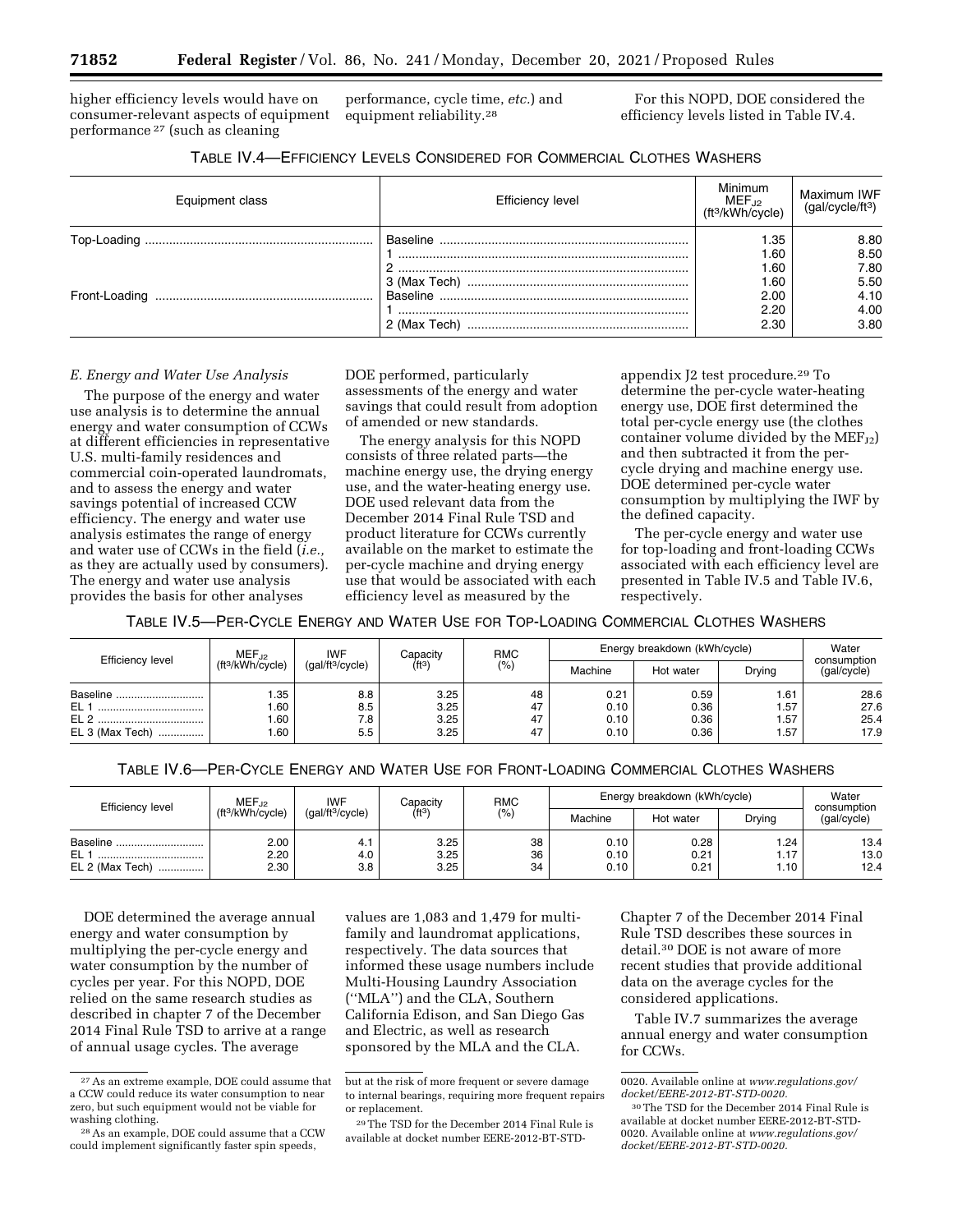|                 | <b>Efficiency level</b>          | <b>MEF</b><br>(ft <sup>3</sup> /kWh/cycle) | IMF<br>(gal/cycle/ft <sup>3</sup> ) | Container<br>volume<br>(ft <sup>3</sup> ) | <b>RMC</b><br>$(\%)$ | Annual energy use      | Annual water      |            |
|-----------------|----------------------------------|--------------------------------------------|-------------------------------------|-------------------------------------------|----------------------|------------------------|-------------------|------------|
| Equipment class |                                  |                                            |                                     |                                           |                      | Electrical<br>(kWh/yr) | Gas<br>(MMBtu/yr) | (1000 gal) |
| Top-Loading     | Baseline                         | 1.35                                       | 8.80                                | 3.25                                      | 48                   | 961                    | 7.05              | 32.47      |
|                 | ,,,,,,,,,,,,,,,,,,,,,,,,,,,,,,,, | 1.60                                       | 8.50                                | 3.25                                      | 47                   | 752                    | 6.04              | 31.36      |
|                 |                                  | 1.60                                       | 7.80                                | 3.25                                      | 47                   | 752                    | 6.04              | 28.78      |
|                 | 3 (Max Tech)                     | 1.60                                       | 5.50                                | 3.25                                      | 47                   | 752                    | 6.04              | 20.29      |
| Front-Loading   | Baseline                         | 2.00                                       | 4.10                                | 3.25                                      | 38                   | 618                    | 4.77              | 15.24      |
|                 | ,,,,,,,,,,,,,,,,,,,,,,,,,,,,,,,  | 2.20                                       | 4.00                                | 3.25                                      | 36                   | 573                    | 4.26              | 14.76      |
|                 | 2 (Max Tech)                     | 2.30                                       | 3.80                                | 3.25                                      | 35                   | 546                    | 4.08              | 14.02      |

TABLE IV.7—AVERAGE ANNUAL ENERGY AND WATER USE FOR COMMERCIAL CLOTHES WASHERS

NEEA encouraged DOE to quantify the energy and water use and savings of CCWs installed in on-premise laundries (''OPLs''). (NEEA, No. 8 at p. 8) NEEA stated that some CCWs covered by DOE's current definition are installed as non-vending OPL units in facilities such as spas, hair salons, assisted living centers, and fire stations, and used for laundering various textiles (*e.g.,* towels, sheets, and uniforms). *Id.* NEEA cited the 2014 Final Rule, in which DOE did not evaluate the energy and water use and savings of equipment installed in OPLs due to a lack of data. *Id.* NEEA noted that since 2014, the California Energy Commission (''CEC'') has published data on the installed stock and duty cycle of OPL clothes dryers, which NEEA asserts can be assumed to be similar to clothes washers in the same facility. *Id.* Citing the CEC research, NEEA stated that the number of OPL CCWs installed is smaller than the total number of CCWs in multifamily laundries and laundromats, but that the number of cycles per day in an OPL is much higher than in multifamily laundries or laundromats. *Id.* 

DOE reviewed CEC's 2017 study 31 and found the scope of the study is only focused on OPL applications in the state of California. DOE acknowledges the benefit of including the number of cycles per day from OPL application; however, a larger study with greater geographic area would be more applicable, as it would be more representative as to the variability in annual energy and water consumption in different applications.

The CA IOUs recommended that DOE investigate the prevalence of largercapacity units used in multi-housing laundries and OPL facilities, such as in hotels, health care, universities, and prisons. (CA IOUs, No. 7 at pp. 2–3) The CA IOUs stated that these represent significant segments of the CCW market, and cited a 2009 DOE report on commercial building appliances that

estimated 300,000 to 600,000 multihousing laundries and 60,000 OPL facilities in the United States, compared to 35,000 laundromats. *Id.* 

DOE acknowledges the trend and presence of larger-capacity units in multi-housing laundry and OPL facilities in hotels, healthcare establishments and universities. Since larger-capacity units are outside the scope for this NOPD, DOE focused its analysis on CCW units that meet the criteria of horizontal-axis clothes washers not more than 3.5 ft<sup>3</sup> in volume and vertical-axis clothes washers not more than 4.0 ft<sup>3</sup> in volume.

### *F. Shipments Analysis*

DOE uses projections of annual equipment shipments between 2024 and 2053 to calculate the national energy and water savings of potential amended or new energy conservation standards on energy and water use.32 The shipments model takes an accounting approach in tracking market shares of each equipment class and the vintage of units in the stock. Stock accounting uses equipment shipments as inputs to estimate the age distribution of inservice equipment stocks for all years. The age distribution of in-service equipment stocks is a key input to calculations of both the NES and national water savings (''NWS'').

For this NOPD, DOE used the same shipments model that was performed for the December 2014 Final Rule.<sup>33</sup> DOE used historical shipments data to calibrate its shipments model. The historical shipments data were established using the following sources: (1) ENERGY STAR clothes washer shipments in commercial use applications for the period 2014–2019 34

and (2) data from the December 2014 Final Rule for the period 1972–2013. DOE projected CCW shipments (for both equipment classes) for the new construction and replacement markets, and also accounted for non-replacement of retired units. For the new construction market, DOE assumed shipments are driven solely by multifamily construction starts, using projections of new housing starts from the DOE Energy Information Administration (''EIA'') *Annual Energy Outlook* (''AEO'') 2021.35 Implicit in this assumption is the fact that a certain percentage of multi-family residents will need to wash their laundry in either a common-area laundry facility (within the multi-family building) or a laundromat.

For existing buildings replacing broken equipment, the shipments model uses a stock accounting framework. Given the equipment entering the stock in each year and a retirement function, the model predicts how many units reach the end of their lifetime in each year. DOE typically refers to new shipments intended to replace retired units as ''replacement'' shipments. Such shipments are usually the largest part of total shipments.

DOE allocated shipments to each of the two equipment classes based on the current market share of each class. Based on ENERGY STAR 2019 shipments data, DOE estimated that toploading CCWs comprise 66 percent of the market while front-loading CCWs comprise 34 percent. DOE implemented frozen market share for the projection period (2024–2053) for both the no-newstandards case and potential efficiency standards levels.

To estimate shipments under potential efficiency standards levels, DOE applied a default price elasticity of demand of zero for this equipment

<sup>31</sup>TRC Energy Services, On-Premises Laundromat Dryers Market Survey, Docket Number: 17–AAER– 01 (TN#:216326), 03/02/2017. *efiling.energy.ca.gov/ Lists/DocketLog.aspx?docketnumber=17–AAER–01.* 

<sup>32</sup> DOE uses data on manufacturer shipments as a proxy for national sales, as aggregate data on sales are lacking. In general, one would expect a close correspondence between shipments and sales.

<sup>33</sup>The shipments model performed for the December 2014 Final Rule can be found in the TSD at docket number EERE–2012–BT–STD–0020. Available online at *[www.regulations.gov/document/](http://www.regulations.gov/document/EERE-2012-BT-STD-0020-0017) [EERE-2012-BT-STD-0020-0017.](http://www.regulations.gov/document/EERE-2012-BT-STD-0020-0017)* 

<sup>34</sup>ENERGY STAR: *ENERGY STAR Unit Shipment and Market Penetration Report Calendar Year* 

*<sup>2014–2019</sup> Summary. [www.energystar.gov/sites/](http://www.energystar.gov/sites/default/files/asset/document/2019%20Unit%20Shipment%20Data%20Summary%20Report.pdf) [default/files/asset/document/2019%20Unit%](http://www.energystar.gov/sites/default/files/asset/document/2019%20Unit%20Shipment%20Data%20Summary%20Report.pdf) [20Shipment%20Data%20Summary%20Report.pdf.](http://www.energystar.gov/sites/default/files/asset/document/2019%20Unit%20Shipment%20Data%20Summary%20Report.pdf)* 

<sup>35</sup>U.S. Department of Energy-Energy Information Administration. Annual Energy Outlook 2021 with Projections to 2050, February 3, 2021. Washington, DC. DOE/EIA–0383(2021). *[www.eia.gov/outlooks/](http://www.eia.gov/outlooks/aeo/) [aeo/.](http://www.eia.gov/outlooks/aeo/)*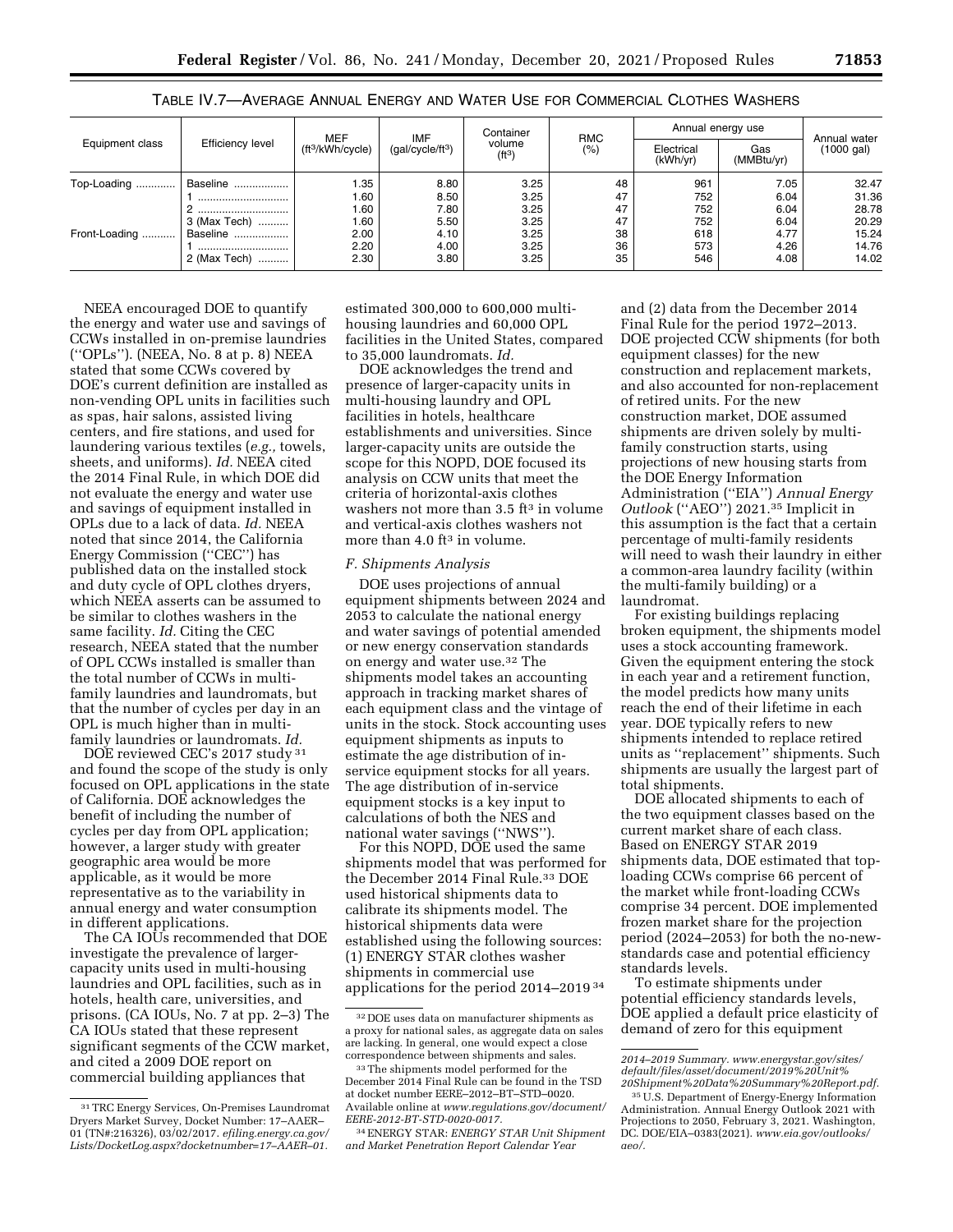**71854 Federal Register** / Vol. 86, No. 241 / Monday, December 20, 2021 / Proposed Rules

because DOE believes CCWs to be highly price-inelastic, meaning that any cost and price increases resulting from efficiency standards are unlikely to substantially affect the quantity of CCWs purchased.

### *G. National Energy and Water Savings Analysis*

The national energy and water savings (''NEWS'') analysis assesses the NES and the NWS from a national perspective of total consumer savings that would be expected to result from new or amended standards at specific efficiency levels.36 (''Consumer'' in this context refers to consumers of the equipment being regulated.) DOE

calculates the NES and NWS for the potential standards levels considered based on projections of annual equipment shipments, along with the annual energy and water consumption from the energy and water use analysis. For the present analysis, DOE projected the energy and water savings over the lifetime of CCWs sold from 2024 through 2053.

DOE evaluates the effects of new or amended standards by comparing a case without such standards with standardscase projections. The no-new-standards case characterizes energy and water use for each equipment class in the absence of new or amended energy conservation standards. For this projection, DOE

considers historical trends in efficiency and various forces that are likely to affect the mix of efficiencies over time. DOE compares the no-new-standards case with projections characterizing the market for each equipment class if DOE adopted new or amended standards at specific efficiency levels (*i.e.,* the ELs or standards cases) for that class. For the standards cases, DOE considers how a given standard would likely affect the market shares of equipment with efficiencies greater than the standard.

Table IV.8 summarizes the inputs and methods DOE used for the NEWS analysis for the NOPD. Discussion of these inputs and methods follows the table.

# TABLE IV.8—SUMMARY OF INPUTS AND METHODS FOR THE NATIONAL ENERGY AND WATER SAVINGS ANALYSIS

| Inputs                                                                                                | Method                                                                                                                                                                                                                                                                                       |
|-------------------------------------------------------------------------------------------------------|----------------------------------------------------------------------------------------------------------------------------------------------------------------------------------------------------------------------------------------------------------------------------------------------|
|                                                                                                       | Annual shipments from shipments model.<br>2024.<br>No-new-standards case: Based on current market distribution of efficiencies with a<br>zero growth in efficiency scenario for the analysis period.<br>Standards cases: Based on a "roll-up" scenario to roll-up units to meet the standard |
| Annual Energy and water Consumption per Unit<br>Energy Site-to-Primary and Full Fuel Cycle Conversion | level.<br>Annual weighted-average values are a function of energy and water use at each EL.<br>A time-series conversion factor based on AEO 2021.<br>3 percent and 7 percent.                                                                                                                |

1. Equipment Efficiency Trends

A key component of the NEWS analysis is the trend in energy efficiency projected for the no-new-standards case and each of the standards cases.

DOE estimated the current energy and water efficiency distribution for CCWs

using model counts from DOE's CCMS database.37 The estimated market shares for the no-new-standards case for CCWs are shown in Table IV.9.

# TABLE IV.9—EFFICIENCY DISTRIBUTIONS: NO-NEW-STANDARDS CASE MARKET SHARES IN 2020

| Top-loading                        |                                          |                                          |                      |                                                   | Front-loading                   |                                          |                        |
|------------------------------------|------------------------------------------|------------------------------------------|----------------------|---------------------------------------------------|---------------------------------|------------------------------------------|------------------------|
| Efficiency level                   | $MEF_{.12}$<br>ft <sup>3</sup> /kWh/cyc) | <b>IWF</b><br>(gal/cyc/ft <sup>3</sup> ) | Market share<br>(% ) | Efficiency level                                  | $MEF_{.12}$<br>$(ft^3/kWh/cvc)$ | <b>IWF</b><br>(gal/cyc/ft <sup>3</sup> ) | Market share<br>(%)    |
| Baseline<br>2<br>3 (Max Tech)<br>. | .35<br>.60<br>.60<br>.60                 | 8.8<br>8.5<br>7.8<br>5.5                 | 40.9<br>4.5<br>13.6  | <b>Baseline </b><br><br>40.9 $\vert$ 2 (Max Tech) | 2.00<br>2.20<br>2.30            | 4.1<br>4.0<br>3.8<br>                    | 1.9<br>89.7<br>8.4<br> |

To project the future efficiency trend under the no-new-standards case during the analysis period, DOE followed the same methodology developed for the December 2014 Final Rule and assumed that efficiency would remain constant at the 2020 levels.38

For the standards cases, DOE used a ''roll-up'' scenario to establish the shipment-weighted efficiency for the year that standards are assumed to become effective (2024). In this scenario, the market shares of equipment in the no-new-standards case

that do not meet the standard under consideration would ''roll up'' to meet the new standard level, and the market share of equipment above the standard would remain unchanged. In the standards cases, the efficiency distribution remains constant at the 2020 levels for the analysis period.

2. National Energy and Water Savings

The NEWS analysis involves a comparison of national energy and water consumption of the considered equipment between each potential

standards case (*i.e.,* EL) and the case with no new or amended energy conservation standards. DOE calculated the national energy and water consumption by multiplying the number of units (stock) of each equipment (by vintage or age) by the unit energy and water consumption (also by vintage). DOE calculated annual NES and NWS based on the difference in national energy and water consumption for the no-new-standards case and for each higher efficiency standards case. DOE estimated energy

available at docket number EERE–2012–BT–STD– 0020. Available online at *[www.regulations.gov/](http://www.regulations.gov/document/EERE-2012-BT-STD-0020-0017)  [document/EERE-2012-BT-STD-0020-0017.](http://www.regulations.gov/document/EERE-2012-BT-STD-0020-0017)* 

<sup>36</sup>The NIA accounts for impacts in the 50 states and Washington, DC.

<sup>37</sup>U.S. Department of Energy, Compliance Certification Database, Last accessed July, 2021.

*[www.regulations.doe.gov/certification-data/](http://www.regulations.doe.gov/certification-data/#q=Product_Group_s%3A*) [#q=Product](http://www.regulations.doe.gov/certification-data/#q=Product_Group_s%3A*)*\_*Group*\_*s%3A\*.* 

<sup>38</sup> DOE's methodology developed for the December 2014 Final Rule can be found in the TSD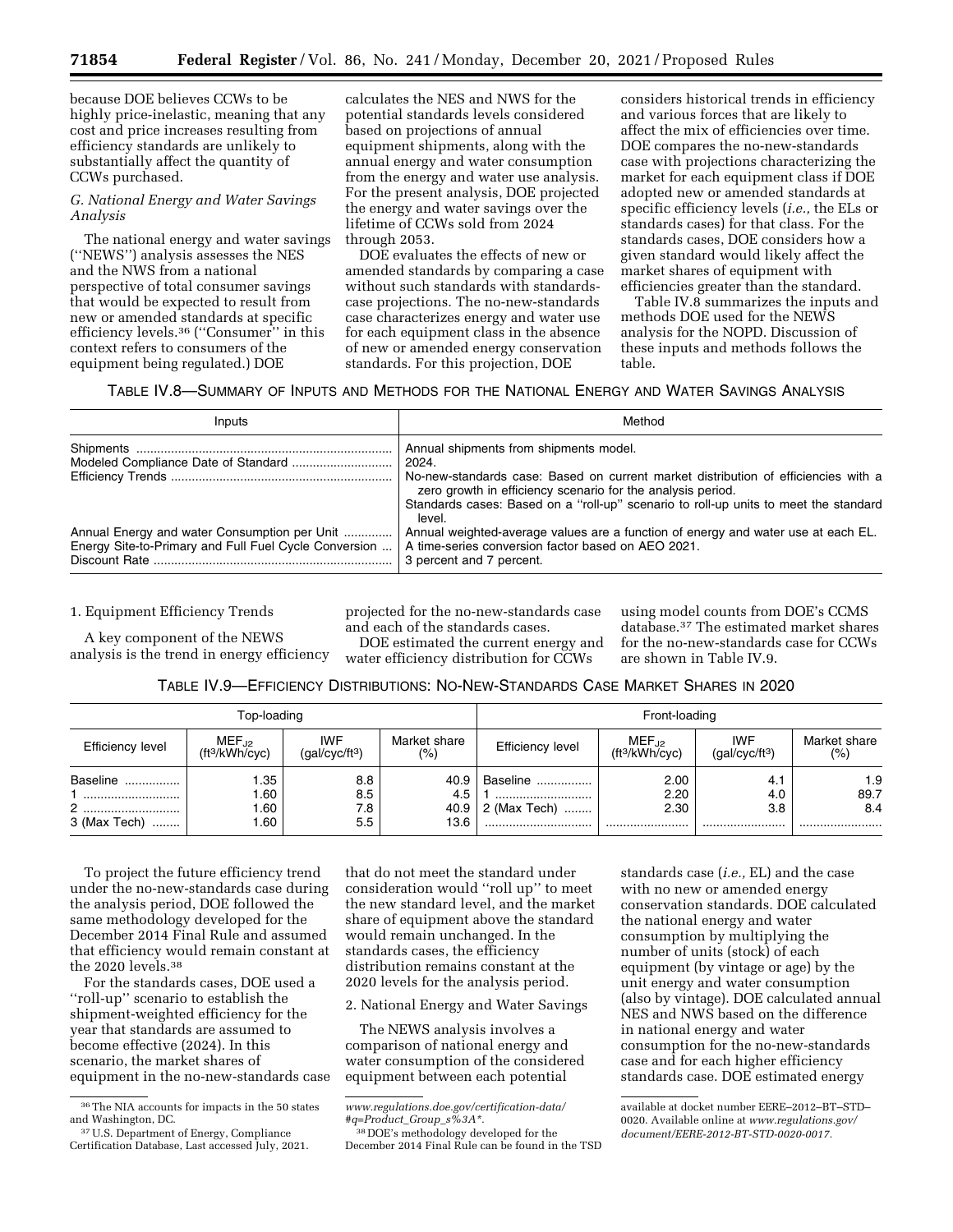consumption and savings based on site energy and converted the electricity consumption and savings to primary energy (*i.e.,* the energy consumed by power plants to generate site electricity) using annual conversion factors derived from *AEO 2021.* Cumulative energy and water savings are the sum of the NES and NWS for each year over the timeframe of the analysis.

In 2011, in response to the recommendations of a committee on ''Point-of-Use and Full-Fuel-Cycle Measurement Approaches to Energy Efficiency Standards'' appointed by the National Academy of Sciences, DOE announced its intention to use FFC measures of energy use and greenhouse gas and other emissions in the NIA and emissions analyses included in future energy conservation standards rulemakings. 76 FR 51281 (Aug. 18, 2011). After evaluating the approaches discussed in the August 18, 2011 notice, DOE published a statement of amended policy in which DOE explained its determination that EIA's National Energy Modeling System (''NEMS'') is the most appropriate tool for its FFC analysis and its intention to use NEMS for that purpose. 77 FR 49701 (Aug. 17, 2012). NEMS is a public domain, multisector, partial equilibrium model of the U.S. energy sector 39 that EIA uses to prepare its AEO. The FFC factors incorporate losses in production, and delivery in the case of natural gas (including fugitive emissions) and additional energy used to produce and deliver the various fuels used by power plants.

For this NOPD analysis, DOE reports the FFC energy savings in its NES analysis using inputs from AEO 2021.

#### *H. Further Considerations*

In addition to the analysis conducted as required under the 6-year look-back (42 U.S.C. 6316(a); 42 U.S.C. 6395(m)(1)(A)), DOE considered the estimated impacts of amended energy conservation standards on manufacturers of CCWs.

DOE conducted a manufacturer impact analysis for the December 2014 Final Rule. DOE understands that key characterizations and conclusions from that analysis to still be relevant to the CCW industry. Notably, two manufacturers continue to hold over 90 percent of the market share for the covered equipment. The smaller manufacturer, with annual revenues of approximately \$570 million, is a low-

volume manufacturer (''LVM'') that specializes in CCWs. The larger manufacturer, with annual revenues of \$19 billion, is a diversified appliance manufacturer that produces a range of kitchen and laundry appliances.

In the December 2014 Final Rule, DOE raised concerns about disproportionate impacts between the LVM and the larger manufacturer. In particular, the LVM produced clothes washers at volumes that were two orders of magnitude smaller than its major competitor. The opportunity for the LVM to recoup upfront investments in product development was substantially smaller than its competitor. Similarly, depreciated manufacturing capital could only be spread across a disproportionately lower volume of shipments, contributing to higher per-unit production costs. In particular, an increase in amended standards beyond the finalized energy conservation standard levels (*i.e.,* the current standards for CCWs) for toploading units had the potential for strong disproportionate impacts, with the potential for the LVM to leave the market. 79 FR 74492, 74514, 74516, 74527–74528, 74535.

In reviewing the current industry, DOE finds that the conditions described in the December 2014 Final Rule continue to persist. The smaller manufacturer continues to be a LVM with production volumes of clothes washers that are at least an order of magnitude smaller than for the primary competitor. The LVM continues to sell top-loading CCWs only at the baseline efficiency level, and top-loading CCWs continue to represent the large majority of the market for CCWs. The results of NES and NWS analyses, summarized in Table V.2 in section V.C of this document, indicate that the top-loading CCW equipment class provides significantly greater potential energy and water savings opportunity than the front-loading CCW equipment class. A change in standards for the top-loading equipment class would require product investments and capital expenditures that disproportionately impact the LVM, which operates at lower production volumes, procures components in smaller quantities, and has less access to capital than the large, more diversified competitor.

NEEA commented that updating the CCW standard would likely benefit small business owners and low-income consumers. NEEA commented that households that use a centralized laundry facility are more likely to be low-income than those that maintain an RCW within their dwelling. NEEA also commented that high utility costs

impact rates charged to users of laundromats and multi-family laundries, leading to higher per-cycle cost to wash a load. (NEEA, No. 8 at p. 7).

DOE acknowledges that amending the CCW standards could benefit consumers, including small business owners and low-income consumers. DOE has not, however, conducted a consumer impacts analysis for the present rulemaking because it has tentatively determined that significant and disproportionate impacts to the LVM would outweigh the benefits of more stringent standards with respect to national energy and water savings (see section V.F of this document).

# **V. Conclusions**

The following section addresses the results from DOE's analyses with respect to the considered energy conservation standards for CCWs. It addresses the efficiency levels examined by DOE and the projected impacts of each of these levels.

### *A. General Comments From Interested Parties*

AHAM and CLA stated that amended energy standards for CCWs are not justified and are skeptical that amended standards for CCWs would meet the threshold for significant energy savings in the Process Rule. (AHAM and CLA, No. 5 at pp. 1–2) AHAM and CLA commented that it is not clear that an amended energy standard would be technologically feasible or economically justified—especially given the design challenges in further improving energy efficiency in clothes washers. (AHAM and CLA, No. 5 at p. 3) AHAM and CLA stated that the priorities identified within the Department's Regulatory Agenda represent a greater opportunity for improvements, better allocation of DOE and stakeholder resources, and are most likely to confer substantial benefits to consumers and the nation. *Id.* 

Whirlpool commented that DOE should issue a no-new-standards determination for CCWs. (Whirlpool, No. 3 at p. 1) Whirlpool stated that amended energy conservation standards would not be economically justified due to the challenges of further increasing efficiency (including owner and operator needs, durability requirements, capacity, water levels, and cycle length). *Id.* Whirlpool further commented that it does not believe that amended energy conservation standards would provide an additional 0.3 quads of site energy savings or an additional 10-percent reduction in site energy use over a 30 year period. *Id.* Whirlpool stated that the industry is heavily weighted

<sup>39</sup>For more information on NEMS, refer to *The National Energy Modeling System: An Overview 2009,* DOE/EIA–0581(2009), October 2009. Available at *www.eia.gov/analysis/pdfpages/ 0581(2009)index.php.*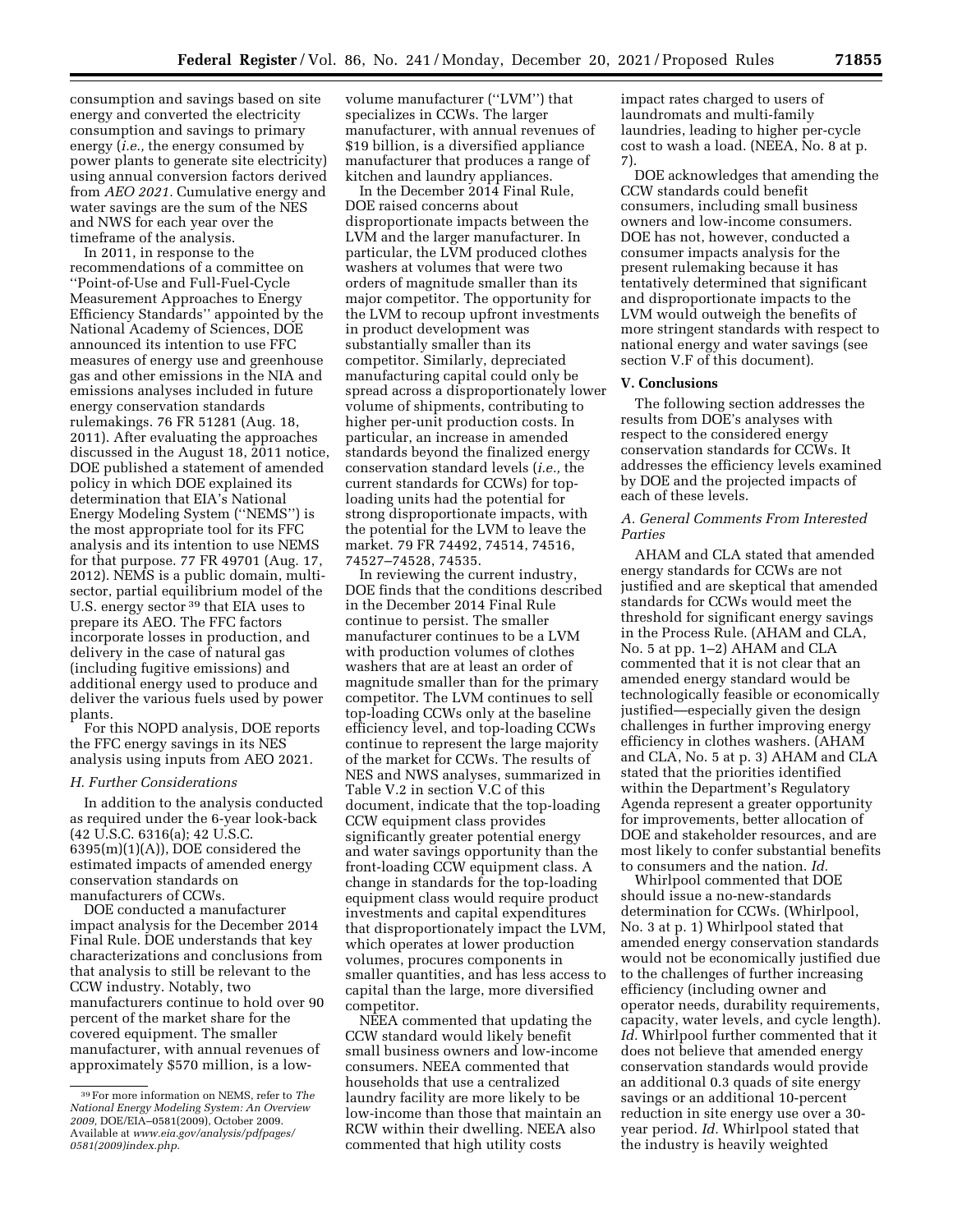towards top-loading CCW shipments, and that achieving an additional 10 percent reduction in site energy use will not be technologically feasible or cost effective. For these reasons, Whirlpool concludes that DOE should propose a no-new-standards determination. *Id.* 

GEA suggested that DOE should issue a no-new-standards determination for CCWs because market and technology conditions have not changed since the most recent rulemakings for CCWs, as shown in the early assessment RFI. (GEA, No. 6 at p. 2)

The following sections summarize DOE's preliminary conclusions regarding technological feasibility, energy savings potential, costeffectiveness, and further considerations regarding potential amended standards for CCWs.

### *B. Technological Feasibility*

EPCA mandates that DOE consider whether amended energy conservation standards for CCWs would be

technologically feasible. (42 U.S.C. 6316(a); 42 U.S.C. 6295(m)(1)(A) and 42 U.S.C.  $6295(n)(2)(B)$ ) DOE has tentatively determined that there are technology options that would improve the efficiency of CCWs. These technology options are being used in commercially available CCWs and therefore are technologically feasible. (See section IV.C.2 of this document for further information.) Hence, DOE has tentatively determined that amended energy conservation standards for CCWs are technologically feasible.

# *C. Significant Conservation of Energy*

EPCA also mandates that DOE consider whether amended energy conservation standards for CCWs would result in significant conservation of energy. (42 U.S.C. 6316(a); 42 U.S.C. 6295(m)(1)(A) and 42 U.S.C. 6295(n)(2)(A))

To estimate the energy and water savings attributable to potential

amended standards for CCWs, DOE compared their energy and water consumption under the no-newstandards case to their anticipated energy consumption under each potential standard level (''PSLs''). The savings are measured over the entire lifetime of equipment purchased in the 30-year period that begins in the year of anticipated compliance with amended standards (2024–2053).

DOE analyzed the energy and water savings of three PSLs for CCWs (see Table V.1). The PSLs were derived from the efficiency levels for CCWs that DOE developed in the engineering analysis. For this NOPD, PSL 1 represents the efficiency level above the baseline for both equipment classes. PSL 2 is configured with EL 2 for top-loading CCWs and the max-tech level (EL 2) for front-loading CCWs. PSL 3 represents the max-tech level for both equipment classes.

| Table V.1—Potential Standard Levels for CCWs |  |  |  |
|----------------------------------------------|--|--|--|
|----------------------------------------------|--|--|--|

| <b>PSL</b> | Top-loading             |                                           | Front-loading                              |                                              |                                           |                                            |
|------------|-------------------------|-------------------------------------------|--------------------------------------------|----------------------------------------------|-------------------------------------------|--------------------------------------------|
|            | <b>Efficiency Level</b> | $MEF_{J2}$<br>ft <sup>3</sup> /kWh/cycle) | <b>IWF</b><br>(gal/cycle/ft <sup>3</sup> ) | Efficiency level                             | $MEF_{J2}$<br>ft <sup>3</sup> /kWh/cycle) | <b>IWF</b><br>(gal/cycle/ft <sup>3</sup> ) |
| 2          | 3 (Max Tech)    1.60    | 1.60 !                                    | $\mid$ 7.80<br>$\vert$ 5.50                | 2 (Max Tech)  2.30<br>  2 (Max Tech)    2.30 |                                           | 4.00<br>3.80<br> 3.80                      |

Table V.2 presents DOE's projections of the NES and NWS for each PSL considered for CCWs.

> TABLE V.2—CUMULATIVE NATIONAL ENERGY AND WATER SAVINGS FOR COMMERCIAL CLOTHES WASHERS [2024–2053]

|                          |               | Potential standard level |      |      |
|--------------------------|---------------|--------------------------|------|------|
| Energy and water savings | Product class |                          |      | 3    |
|                          | Front-Loading | 0.00                     | 0.01 | 0.01 |
|                          | Top-Loading   | 0.03                     | 0.03 | 0.03 |
|                          |               | 0.03                     | 0.04 | 0.04 |
|                          | Front-Loading | 0.00                     | 0.01 | 0.01 |
|                          | Top-Loading   | 0.05                     | 0.05 | 0.05 |
|                          |               | 0.05                     | 0.06 | 0.06 |
|                          | Front-Loading | 0.00                     | 0.01 | 0.01 |
|                          | Top-Loading   | 0.05                     | 0.05 | 0.05 |
|                          |               | 0.06                     | 0.06 | 0.06 |
|                          | Front-Loading | 0.00                     | 0.02 | 0.02 |
|                          | Top-Loading   | 0.02                     | 0.07 | 0.39 |
|                          |               | 0.02                     | 0.09 | 0.41 |

DOE estimates that amended standards for CCWs would result in energy savings of 0.06 quads at PSL 3, the max-tech level.

#### *D. Cost-Effectiveness*

DOE analysis tentatively indicates that the market and the manufacturer circumstances are similar to those found when DOE last evaluated amended energy conservation standards for CCWs during the December 2014 Final Rule. In

particular, the product offerings and technology options and associated costs have not changed substantively since the previous analysis. As stated and as described further in the following sections, DOE has tentatively determined that amended standards for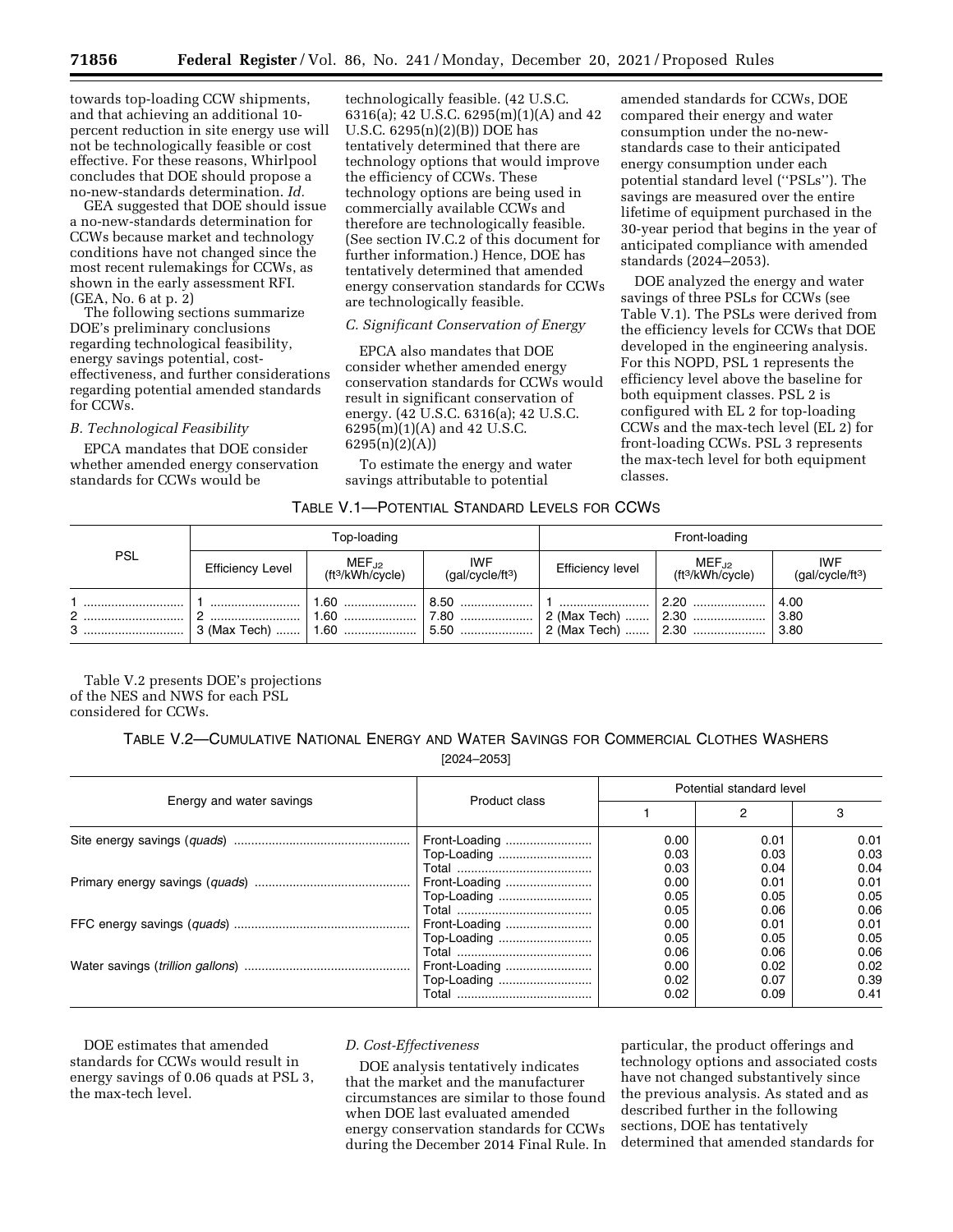CCWs would not be economically justified at levels above the current standard level because the benefits of more stringent standards would not outweigh the burdens.

### *E. Further Considerations*

In the December 2014 Final Rule, DOE rejected higher standards, finding that an increase in standards beyond the adopted level would lead to disproportionate impacts on the LVM. 79 FR 74492, 74535. The LVM primarily sold top-loading CCWs and produced those units only at the baseline efficiency level. The company's production volume of CCWs was significantly lower than its major competitor's production volume. An increase in standards to max-tech would have required significant investment by the LVM, with the potential need for ''greenfield'' factories or a change in business model that relies on sourcing or foreign production. *Id.* at 79 FR 74527. In contrast, the LVM's major competitor was orders of magnitude larger in terms of head count, revenue, and product shipments. The major competitor already produced units at the max-tech level for top-loading units. Thus, for the major competitor, there was no conversion cost burden associated with higher standards.

#### *F. Summary*

DOE has tentatively determined that energy conservation standards for CCWs do not need to be amended.

DOE rejected higher TSLs during the previous CCW energy conservation standards rulemaking due to significant and disproportionate impacts to the LVM, which has large market share in the CCW industry. DOE analysis indicates that the market and the manufacturer circumstances are similar to those found when DOE last evaluated amended energy conservation standards for CCWs during the December 2014 Final Rule. In particular, the product offerings and technology options and associated costs have not changed substantively since the previous analysis. As such, DOE believes that amended energy conservation standards for CCWs would not be economically justified at levels above the current standard level because the benefits of more stringent standards would not outweigh the burdens. Therefore, DOE has tentatively determined not to amend the CCW energy conservation standards.

DOE will consider all comments received on this proposed determination in issuing any final determination.

### **VI. Procedural Issues and Regulatory Review**

#### *A. Review Under Executive Order 12866*

This proposed determination has been determined to be not significant for purposes of Executive Order (''E.O.'') 12866, ''Regulatory Planning and Review,'' 58 FR 51735 (Oct. 4, 1993). As a result, the Office of Management and Budget (''OMB'') did not review this proposed determination.

### *B. Review Under the Regulatory Flexibility Act*

The Regulatory Flexibility Act (5 U.S.C. 601 *et seq.*) requires preparation of an initial regulatory flexibility analysis (''IRFA'') for any rule that by law must be proposed for public comment, unless the agency certifies that the rule, if promulgated, will not have a significant economic impact on a substantial number of small entities. As required by E.O. 13272, ''Proper Consideration of Small Entities in Agency Rulemaking,'' 67 FR 53461 (Aug. 16, 2002), DOE published procedures and policies on February 19, 2003, to ensure that the potential impacts of its rules on small entities are properly considered during the rulemaking process. 68 FR 7990. DOE has made its procedures and policies available on the Office of the General Counsel's website (*[www.energy.gov/gc/](http://www.energy.gov/gc/office-general-counsel) [office-general-counsel](http://www.energy.gov/gc/office-general-counsel)*).

DOE reviewed this proposed determination under the provisions of the Regulatory Flexibility Act and the policies and procedures published on February 19, 2003. DOE has tentatively determined that current standards for CCWs do not need to be amended. Because DOE is proposing not to amend standards for CCWs, if adopted, this determination would not amend any energy conservation standards. On the basis of the foregoing, DOE certifies that the proposed determination, if adopted, would have no significant economic impact on a substantial number of small entities. Accordingly, DOE has not prepared an IRFA for this proposed determination. DOE will transmit this certification and supporting statement of factual basis to the Chief Counsel for Advocacy of the Small Business Administration for review under 5 U.S.C. 605(b).

### *C. Review Under the Paperwork Reduction Act*

Manufacturers of CCWs must certify to DOE that their equipment comply with any applicable energy conservation standards. To certify compliance, manufacturers must first obtain test data for their equipment according to the

DOE test procedures, including any amendments adopted for those test procedures. DOE has established regulations for the certification and recordkeeping requirements for all covered consumer products and commercial equipment, including CCWs. (*See generally* 10 CFR part 429.) The collection-of-information requirement for the certification and recordkeeping is subject to review and approval by OMB under the Paperwork Reduction Act (''PRA''). This requirement has been approved by OMB under OMB control number 1910–1400. Public reporting burden for the certification is estimated to average 35 hours per response, including the time for reviewing instructions, searching existing data sources, gathering and maintaining the data needed, and completing and reviewing the collection of information.

DOE has tentatively determined that current standards for CCWs do not need to be amended. This proposed determination, if made final, would not impact the reporting burden approved under OMB control number 1910–1400.

Notwithstanding any other provision of the law, no person is required to respond to, nor shall any person be subject to a penalty for failure to comply with, a collection of information subject to the requirements of the PRA, unless that collection of information displays a currently valid OMB Control Number.

## *D. Review Under the National Environmental Policy Act of 1969*

DOE is analyzing this proposed action in accordance with the National Environmental Policy Act of 1969 (''NEPA'') and DOE's NEPA implementing regulations (10 CFR part 1021). DOE's regulations include a categorical exclusion for actions which are interpretations or rulings with respect to existing regulations. 10 CFR part 1021, subpart D, appendix A4. DOE anticipates that this action qualifies for categorical exclusion A4 because it is an interpretation or ruling in regards to an existing regulation and otherwise meets the requirements for application of a categorical exclusion. See 10 CFR 1021.410. DOE will complete its NEPA review before issuing the final action.

### *E. Review Under Executive Order 13132*

E.O. 13132, ''Federalism,'' 64 FR 43255 (Aug. 10, 1999), imposes certain requirements on Federal agencies formulating and implementing policies or regulations that preempt State law or that have federalism implications. The Executive order requires agencies to examine the constitutional and statutory authority supporting any action that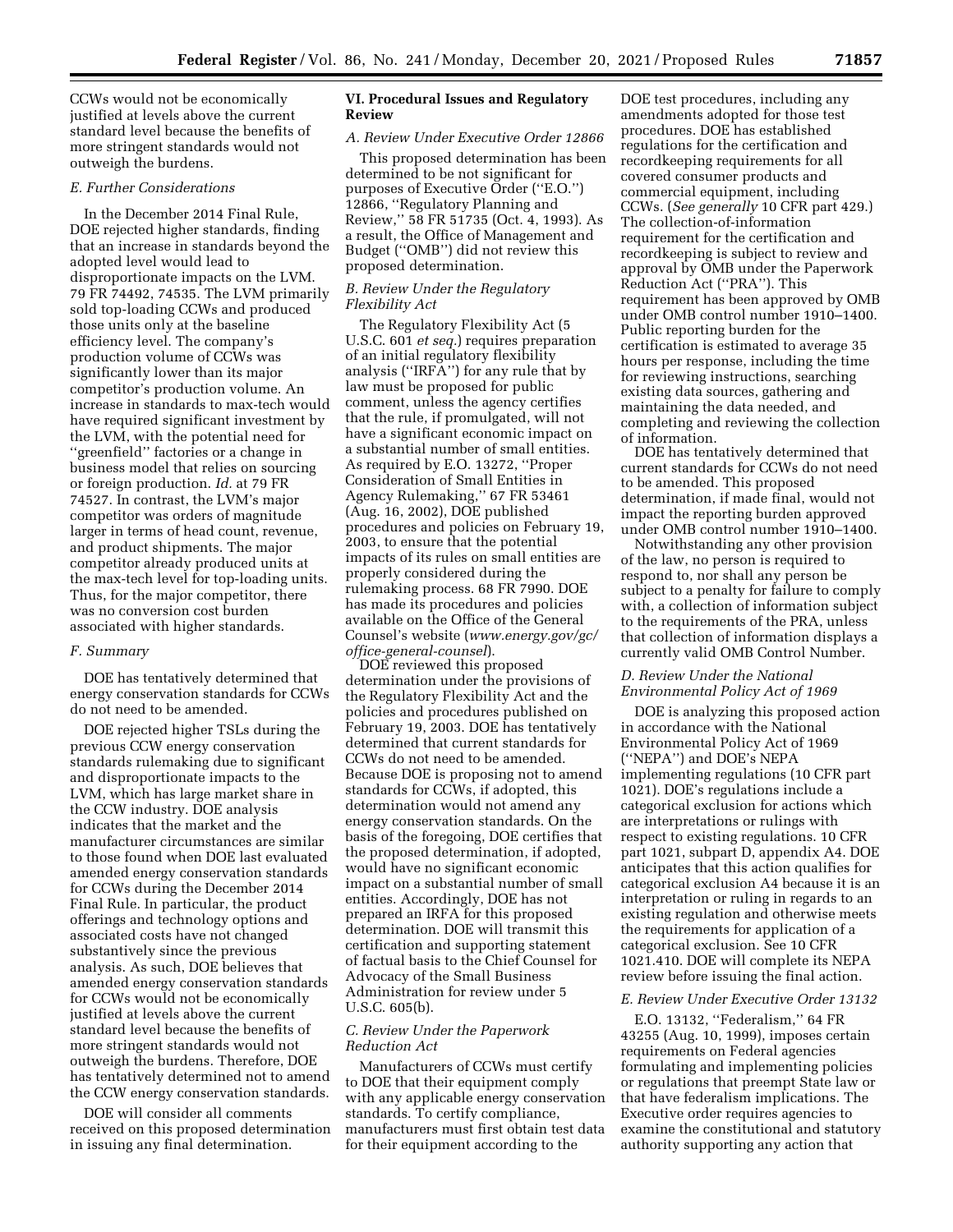would limit the policymaking discretion of the States and to carefully assess the necessity for such actions. The Executive order also requires agencies to have an accountable process to ensure meaningful and timely input by State and local officials in the development of regulatory policies that have Federalism implications. On March 14, 2000, DOE published a statement of policy describing the intergovernmental consultation process it will follow in the development of such regulations. 65 FR 13735. DOE has examined this proposed determination and has tentatively determined that it would not have a substantial direct effect on the States, on the relationship between the national government and the States, or on the distribution of power and responsibilities among the various levels of government. EPCA governs and prescribes Federal preemption of State regulations as to energy conservation for the equipment that are the subject of this proposed rule. States can petition DOE for exemption from such preemption to the extent, and based on criteria, set forth in EPCA. (*See* 42 U.S.C. 6316(a) and (b); 42 U.S.C. 6297) Therefore, no further action is required by E.O. 13132.

### *F. Review Under Executive Order 12988*

With respect to the review of existing regulations and the promulgation of new regulations, section 3(a) of E.O. 12988, ''Civil Justice Reform,'' imposes on Federal agencies the general duty to adhere to the following requirements: (1) Eliminate drafting errors and ambiguity, (2) write regulations to minimize litigation, (3) provide a clear legal standard for affected conduct rather than a general standard, and (4) promote simplification and burden reduction. 61 FR 4729 (Feb. 7, 1996). Regarding the review required by section 3(a), section 3(b) of E.O. 12988 specifically requires that executive agencies make every reasonable effort to ensure that the regulation: (1) Clearly specifies the preemptive effect, if any, (2) clearly specifies any effect on existing Federal law or regulation, (3) provides a clear legal standard for affected conduct while promoting simplification and burden reduction, (4) specifies the retroactive effect, if any, (5) adequately defines key terms, and (6) addresses other important issues affecting clarity and general draftsmanship under any guidelines issued by the Attorney General. Section 3(c) of Executive Order 12988 requires Executive agencies to review regulations in light of applicable standards in section 3(a) and section 3(b) to determine whether they are met or it is

unreasonable to meet one or more of them. DOE has completed the required review and determined that, to the extent permitted by law, this proposed determination meets the relevant standards of E.O. 12988.

## *G. Review Under the Unfunded Mandates Reform Act of 1995*

Title II of the Unfunded Mandates Reform Act of 1995 (''UMRA'') requires each Federal agency to assess the effects of Federal regulatory actions on State, local, and Tribal governments and the private sector. Public Law 104–4, sec. 201 (codified at 2 U.S.C. 1531). For a proposed regulatory action likely to result in a rule that may cause the expenditure by State, local, and Tribal governments, in the aggregate, or by the private sector of \$100 million or more in any one year (adjusted annually for inflation), section 202 of UMRA requires a Federal agency to publish a written statement that estimates the resulting costs, benefits, and other effects on the national economy. (2 U.S.C. 1532(a), (b)) The UMRA also requires a Federal agency to develop an effective process to permit timely input by elected officers of State, local, and Tribal governments on a proposed ''significant intergovernmental mandate,'' and requires an agency plan for giving notice and opportunity for timely input to potentially affected small governments before establishing any requirements that might significantly or uniquely affect them. On March 18, 1997, DOE published a statement of policy on its process for intergovernmental consultation under UMRA. 62 FR 12820. DOE's policy statement is also available at *[https://energy.gov/sites/](https://energy.gov/sites/prod/files/gcprod/documents/umra_97.pdf) [prod/files/gcprod/documents/umra](https://energy.gov/sites/prod/files/gcprod/documents/umra_97.pdf)*\_ *[97.pdf.](https://energy.gov/sites/prod/files/gcprod/documents/umra_97.pdf)* 

DOE examined this proposed determination according to UMRA and its statement of policy and determined that the proposed determination does not contain a Federal intergovernmental mandate, nor is it expected to require expenditures of \$100 million or more in any one year by State, local, and Tribal governments, in the aggregate, or by the private sector. As a result, the analytical requirements of UMRA do not apply.

### *H. Review Under the Treasury and General Government Appropriations Act, 1999*

Section 654 of the Treasury and General Government Appropriations Act, 1999 (Pub. L. 105–277) requires Federal agencies to issue a Family Policymaking Assessment for any rule that may affect family well-being. This proposed determination would not have any impact on the autonomy or integrity of the family as an institution. Accordingly, DOE has concluded that it is not necessary to prepare a Family Policymaking Assessment.

# *I. Review Under Executive Order 12630*

Pursuant to E.O. 12630, ''Governmental Actions and Interference with Constitutionally Protected Property Rights,'' 53 FR 8859 (Mar. 15, 1988), DOE has determined that this proposed determination would not result in any takings that might require compensation under the Fifth Amendment to the U.S. Constitution.

### *J. Review Under the Treasury and General Government Appropriations Act, 2001*

Section 515 of the Treasury and General Government Appropriations Act, 2001 (44 U.S.C. 3516 note) provides for Federal agencies to review most disseminations of information to the public under information quality guidelines established by each agency pursuant to general guidelines issued by OMB. OMB's guidelines were published at 67 FR 8452 (Feb. 22, 2002), and DOE's guidelines were published at 67 FR 62446 (Oct. 7, 2002). Pursuant to OMB Memorandum M–19–15, Improving Implementation of the Information Quality Act (April 24, 2019), DOE published updated guidelines which are available at *[www.energy.gov/sites/prod/files/2019/](http://www.energy.gov/sites/prod/files/2019/12/f70/DOE%20Final%20Updated%20IQA%20Guidelines%20Dec%202019.pdf) [12/f70/DOE%20Final%20Updated%](http://www.energy.gov/sites/prod/files/2019/12/f70/DOE%20Final%20Updated%20IQA%20Guidelines%20Dec%202019.pdf) [20IQA%20Guidelines%20Dec%2](http://www.energy.gov/sites/prod/files/2019/12/f70/DOE%20Final%20Updated%20IQA%20Guidelines%20Dec%202019.pdf) [02019.pdf.](http://www.energy.gov/sites/prod/files/2019/12/f70/DOE%20Final%20Updated%20IQA%20Guidelines%20Dec%202019.pdf)* DOE has reviewed this NOPD under the OMB and DOE guidelines and has concluded that it is consistent with applicable policies in those guidelines.

### *K. Review Under Executive Order 13211*

E.O. 13211, ''Actions Concerning Regulations That Significantly Affect Energy Supply, Distribution, or Use,'' 66 FR 28355 (May 22, 2001), requires Federal agencies to prepare and submit to the Office of Information and Regulatory Affairs (''OIRA'') at OMB, a Statement of Energy Effects for any proposed significant energy action. A ''significant energy action'' is defined as any action by an agency that promulgates or is expected to lead to promulgation of a final rule, and that (1) is a significant regulatory action under E.O. 12866, or any successor Executive Order; and (2) is likely to have a significant adverse effect on the supply, distribution, or use of energy, or (3) is designated by the Administrator of OIRA as a significant energy action. For any proposed significant energy action, the agency must give a detailed statement of any adverse effects on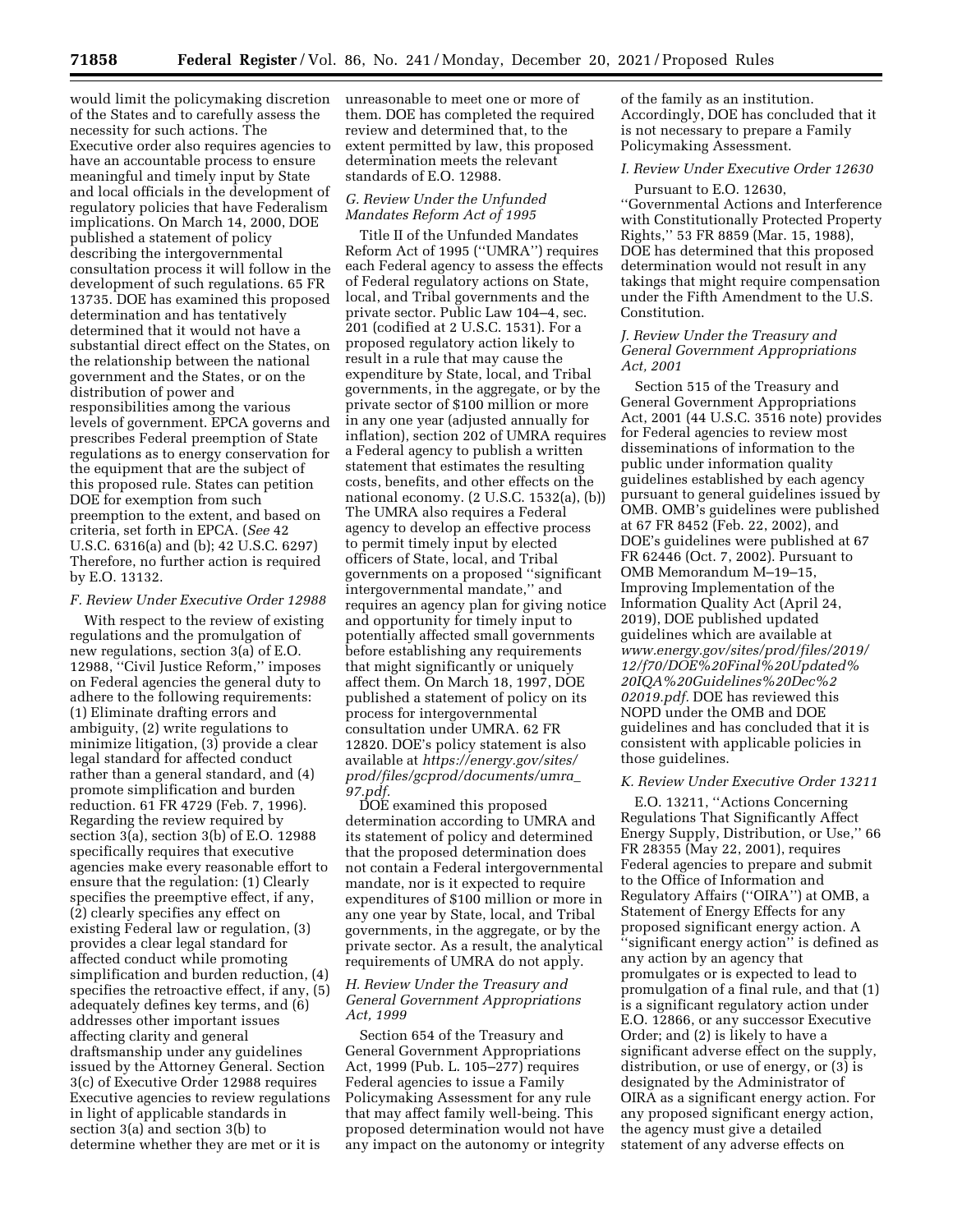energy supply, distribution, or use should the proposal be implemented, and of reasonable alternatives to the action and their expected benefits on energy supply, distribution, and use.

This proposed determination, which does not propose to amend energy conservation standards for CCWs, is not a significant regulatory action under E.O. 12866. Moreover, it would not have a significant adverse effect on the supply, distribution, or use of energy, nor has it been designated as such by the Administrator at OIRA. Accordingly, DOE has not prepared a Statement of Energy Effects.

### *L. Review Under the Information Quality Bulletin for Peer Review*

On December 16, 2004, OMB, in consultation with the Office of Science and Technology Policy (''OSTP''), issued its Final Information Quality Bulletin for Peer Review (''the Bulletin''). 70 FR 2664 (Jan. 14, 2005). The Bulletin establishes that certain scientific information shall be peer reviewed by qualified specialists before it is disseminated by the Federal Government, including influential scientific information related to agency regulatory actions. The purpose of the bulletin is to enhance the quality and credibility of the Government's scientific information. Under the Bulletin, the energy conservation standards rulemaking analyses are ''influential scientific information,'' which the Bulletin defines as ''scientific information the agency reasonably can determine will have, or does have, a clear and substantial impact on important public policies or private sector decisions.'' *Id.* at 70 FR 2667.

In response to OMB's Bulletin, DOE conducted formal peer reviews of the energy conservation standards development process and the analyses that are typically used and has prepared Peer Review report pertaining to the energy conservation standards rulemaking analyses.40 Generation of this report involved a rigorous, formal, and documented evaluation using objective criteria and qualified and independent reviewers to make a judgment as to the technical/scientific/ business merit, the actual or anticipated results, and the productivity and management effectiveness of programs and/or projects. DOE has determined that the peer-reviewed analytical process continues to reflect current practice, and the Department followed

that process for considering amended energy conservation standards in the case of the present action.

### **VII. Public Participation**

### *A. Participation in the Webinar*

The time and date of the webinar are listed in the **DATES** section at the beginning of this document. Webinar registration information, participant instructions, and information about the capabilities available to webinar participants will be published on DOE's website: *[www1.eere.energy.gov/](http://www1.eere.energy.gov/buildings/appliance_standards/standards.aspx?productid=3) [buildings/appliance](http://www1.eere.energy.gov/buildings/appliance_standards/standards.aspx?productid=3)*\_*standards/ [standards.aspx?productid=3.](http://www1.eere.energy.gov/buildings/appliance_standards/standards.aspx?productid=3)*  Participants are responsible for ensuring their systems are compatible with the webinar software.

# *B. Procedure for Submitting Prepared General Statements for Distribution*

Any person who has an interest in the topics addressed in this NOPD, or who is representative of a group or class of persons that has an interest in these issues, may request an opportunity to make an oral presentation at the webinar. Such persons may submit requests to speak to *[ApplianceStandardsQuestions@](mailto:ApplianceStandardsQuestions@ee.doe.gov) [ee.doe.gov.](mailto:ApplianceStandardsQuestions@ee.doe.gov)* Persons who wish to speak should include with their request a computer file in WordPerfect, Microsoft Word, PDF, or text (ASCII) file format that briefly describes the nature of their interest in this proposed determination and the topics they wish to discuss. Such persons should also provide a daytime telephone number where they can be reached.

Persons requesting to speak should briefly describe the nature of their interest in this proposed determination and provide a telephone number for contact. DOE requests persons selected to make an oral presentation to submit an advance copy of their statements at least two weeks before the webinar. At its discretion, DOE may permit persons who cannot supply an advance copy of their statement to participate, if those persons have made advance alternative arrangements with the Building Technologies Office. As necessary, requests to give an oral presentation should ask for such alternative arrangements.

#### *C. Conduct of the Webinar*

DOE will designate a DOE official to preside at the webinar and may also use a professional facilitator to aid discussion. The meeting will not be a judicial or evidentiary-type public hearing, but DOE will conduct it in accordance with section 336 of EPCA (42 U.S.C. 6306). A court reporter will

be present to record the proceedings and prepare a transcript. DOE reserves the right to schedule the order of presentations and to establish the procedures governing the conduct of the webinar. There shall not be discussion of proprietary information, costs or prices, market share, or other commercial matters regulated by U.S. anti-trust laws. After the webinar and until the end of the comment period, interested parties may submit further comments on the proceedings and any aspect of the proposed determination.

The webinar will be conducted in an informal, conference style. DOE will present a general overview of the topics addressed in this rulemaking, allow time for prepared general statements by participants, and encourage all interested parties to share their views on issues affecting this proposed determination. Each participant will be allowed to make a general statement (within time limits determined by DOE), before the discussion of specific topics. DOE will permit, as time permits, other participants to comment briefly on any general statements.

At the end of all prepared statements on a topic, DOE will permit participants to clarify their statements briefly. Participants should be prepared to answer questions by DOE and by other participants concerning these issues. DOE representatives may also ask questions of participants concerning other matters relevant to this proposed determination. The official conducting the webinar will accept additional comments or questions from those attending, as time permits. The presiding official will announce any further procedural rules or modification of the above procedures that may be needed for the proper conduct of the webinar.

A transcript of the webinar will be included in the docket, which can be viewed as described in the *Docket*  section at the beginning of this NOPD. In addition, any person may buy a copy of the transcript from the transcribing reporter.

### *D. Submission of Comments*

DOE will accept comments, data, and information regarding this proposed determination no later than the date provided in the **DATES** section at the beginning of this proposed determination. Interested parties may submit comments, data, and other information using any of the methods described in the **ADDRESSES** section at the beginning of this document.

*Submitting comments via [www.regulations.gov.](http://www.regulations.gov)* The *[www.regulations.gov](http://www.regulations.gov)* web page will

<sup>40</sup> ''Energy Conservation Standards Rulemaking Peer Review Report.'' 2007. Available at *energy.gov/ eere/buildings/downloads/energy-conservationstandards-rulemaking-peer-review-report-0* (last accessed September 8, 2021).